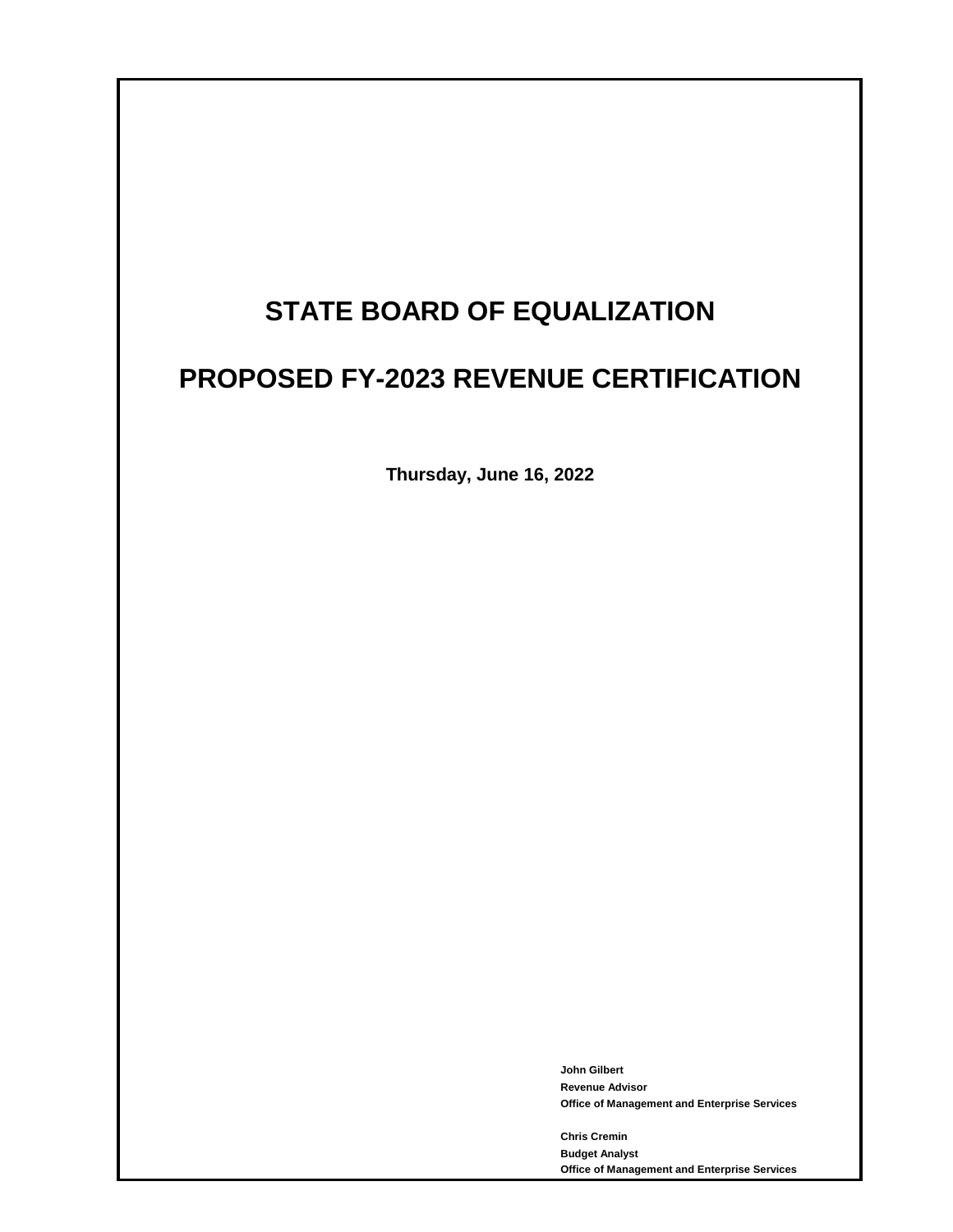## **TABLE OF CONTENTS**

|              |                                                                                                                                          | ∽⊎∽            |
|--------------|------------------------------------------------------------------------------------------------------------------------------------------|----------------|
| Schedule 1   | Funds to be Certified                                                                                                                    | 1              |
| Schedule 2   | Itemized Estimates of Revenue                                                                                                            | $\overline{2}$ |
| Schedule 3   | Itemized Estimates of "Other" Revenues From Schedule 2<br><b>General Revenue Fund</b>                                                    | 3              |
| Schedule 4   | Comparison of Certified Revenue Estimates: FY-2023 February Estimate (22-Feb-22) to FY-2023 June<br>Estimate (16-June-22)                | $\overline{4}$ |
| Schedule 5   | Legislated Revenue Adjustments to General Revenue Fund, ROADS Fund, and 1017 Fund                                                        | 5              |
| Schedule 6   | Education Reform Act - HB1017                                                                                                            | $\overline{7}$ |
| Appendix A-1 | Comparison of Expenditure Authority 2022 Session (22-Feb-22) to Proposed Expenditure Authority<br>2022 Session (16-Jun-22)               | 8              |
| Appendix A-2 | Comparison of Proposed Expenditure Authority for 2022 Session (16-Jun-22) to Legislated Appropriations for<br>2022 Session (16 - Jun-22) | 10             |
| Appendix A-3 | Comparison of Legislated Appropriations for FY-2022 (21-Jun-21) to Legislated Appropriations for FY-2023 (16-<br>Jun-22)                 | 12             |
| Appendix A-4 | Comparison of Legislated Appropriations Summary FY-2022 (21-Jun-21) to Legislated Appropriations<br>Summary FY-2023 (16-Jun-22)          | 14             |

#### Page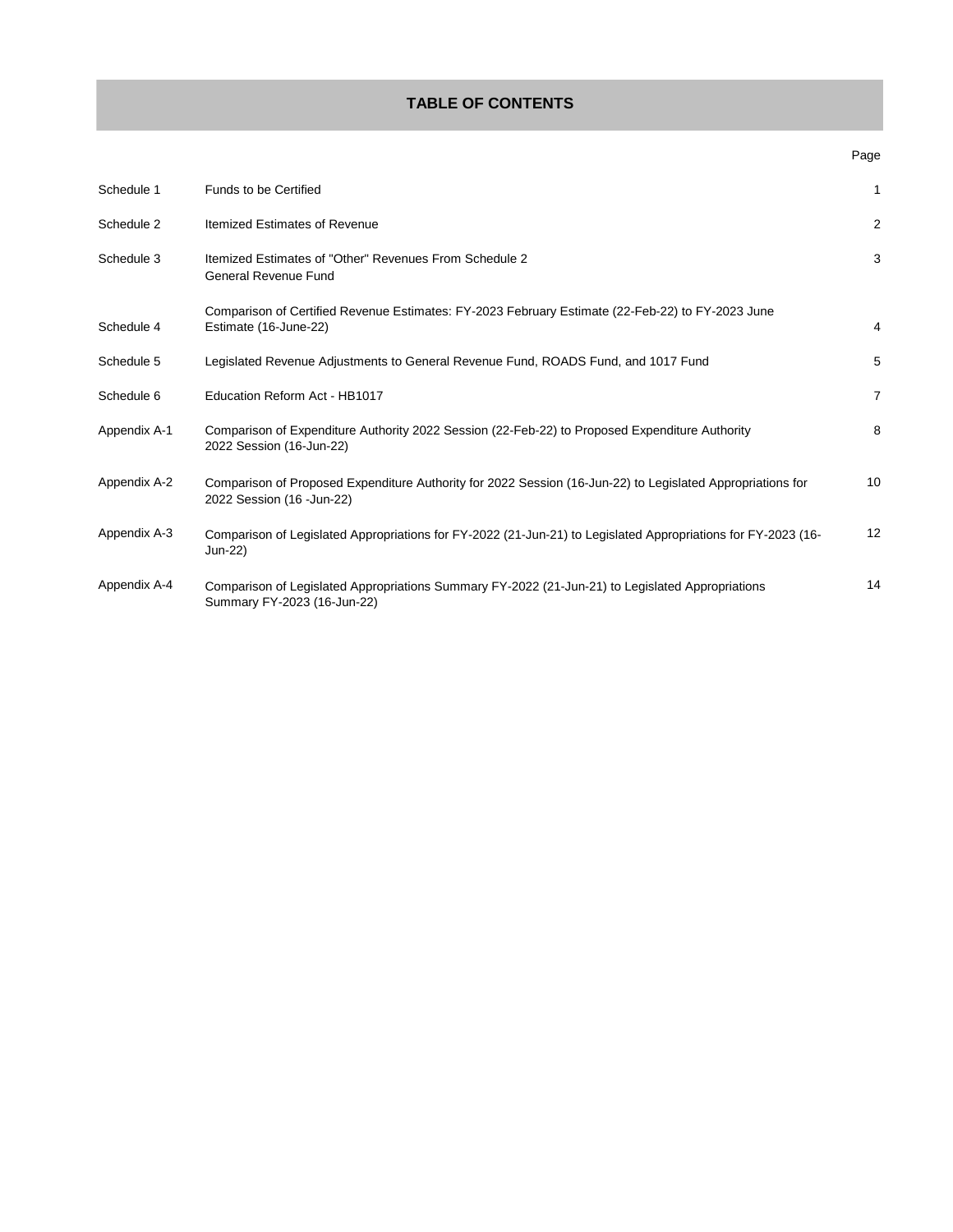## **FUNDS TO BE CERTIFIED**

#### **Schedule 1**

<span id="page-2-0"></span>The summation of the itemized estimates of revenue, Schedule 2, and the amounts available for appropriation are proposed as the amounts to be certified by the State Board of Equalization in accordance with Section 23, Article X, *Constitution of Oklahoma* . The amounts proposed as available for appropriation are calculated as 95 percent (95%) of the summation of the itemized estimate of revenue for the respective funds, except for federal funds which shall be certified for the full amount of the estimate.

| Column 1                                                     | Column <sub>2</sub>                          | Column 3                                                                                    |
|--------------------------------------------------------------|----------------------------------------------|---------------------------------------------------------------------------------------------|
| <b>CERTIFIED FUNDS</b>                                       | <b>TOTAL ESTIMATED</b><br><b>COLLECTIONS</b> | <b>APPROPRIATIONS</b><br><b>AUTHORITY</b><br>Proposed FY-2023 Estimates as of June 16, 2022 |
| <b>GENERAL REVENUE</b>                                       | \$7,436,351,615                              | \$7,064,534,034 *                                                                           |
| C.L.E.E.T.                                                   | \$2,645,999                                  | \$2,513,699                                                                                 |
| <b>COMMISSIONERS OF THE LAND OFFICE</b>                      | \$10,108,722                                 | \$9,603,286                                                                                 |
| <b>MINERAL LEASING</b>                                       | \$5,000,000                                  | \$4,750,000                                                                                 |
| <b>SPECIAL OCCUPATIONAL HEALTH &amp; SAFETY</b>              | \$1,249,340                                  | \$1,186,873                                                                                 |
| <b>PUBLIC BUILDING</b>                                       | \$1,795,271                                  | \$1,705,507                                                                                 |
| OK EDUCATION LOTTERY TRUST FUND                              | \$60,000,000                                 | \$57,000,000                                                                                |
| <b>STATE PUBLIC SAFETY FUND</b>                              | \$21,039,005                                 | \$19,987,055                                                                                |
| <b>HEALTH CARE ENHANCEMENT FUND</b>                          | \$156,658,000                                | \$148,825,100                                                                               |
| ALCOHOLIC BEVERAGE CONTROL FUND                              | \$14,187,105                                 | \$13,477,750                                                                                |
| <b>OKLAHOMA PENSION IMPROVEMENT</b><br><b>REVOLVING FUND</b> | \$149,440                                    | \$141,968                                                                                   |
| **STATEWIDE RECOVERY FUND**                                  | \$930,206,306                                | \$930,206,306                                                                               |
| <b>TOTALS</b>                                                | \$8,639,390,803                              | \$8,253,931,578                                                                             |
|                                                              |                                              |                                                                                             |

New fund created by HB3349.

- \* General Revenue Fund estimated collections decreased by \$32,822,186 reducing the 95% appropriations authority by \$31,181,077 from February Board of Equalization certification. For more detail see Schedule 4 and 5.
- \*\* The Statewide Recovery Fund was created by HB3349 during the 2022 legislative session. Pursuant to SB1495, \$930,206,306 of federal ARPA funds received by the state are appropriated to the Statewide Recovery Fund. Federal funds are certified at the full amount of the estimate for appropriation and not subject to the 95% availability rule (OK Constitution, Article 10, Section 23).

Schedule 1 reflects certified funds only. For final budgetary comparison, including non-certified funds, see Appendix 1.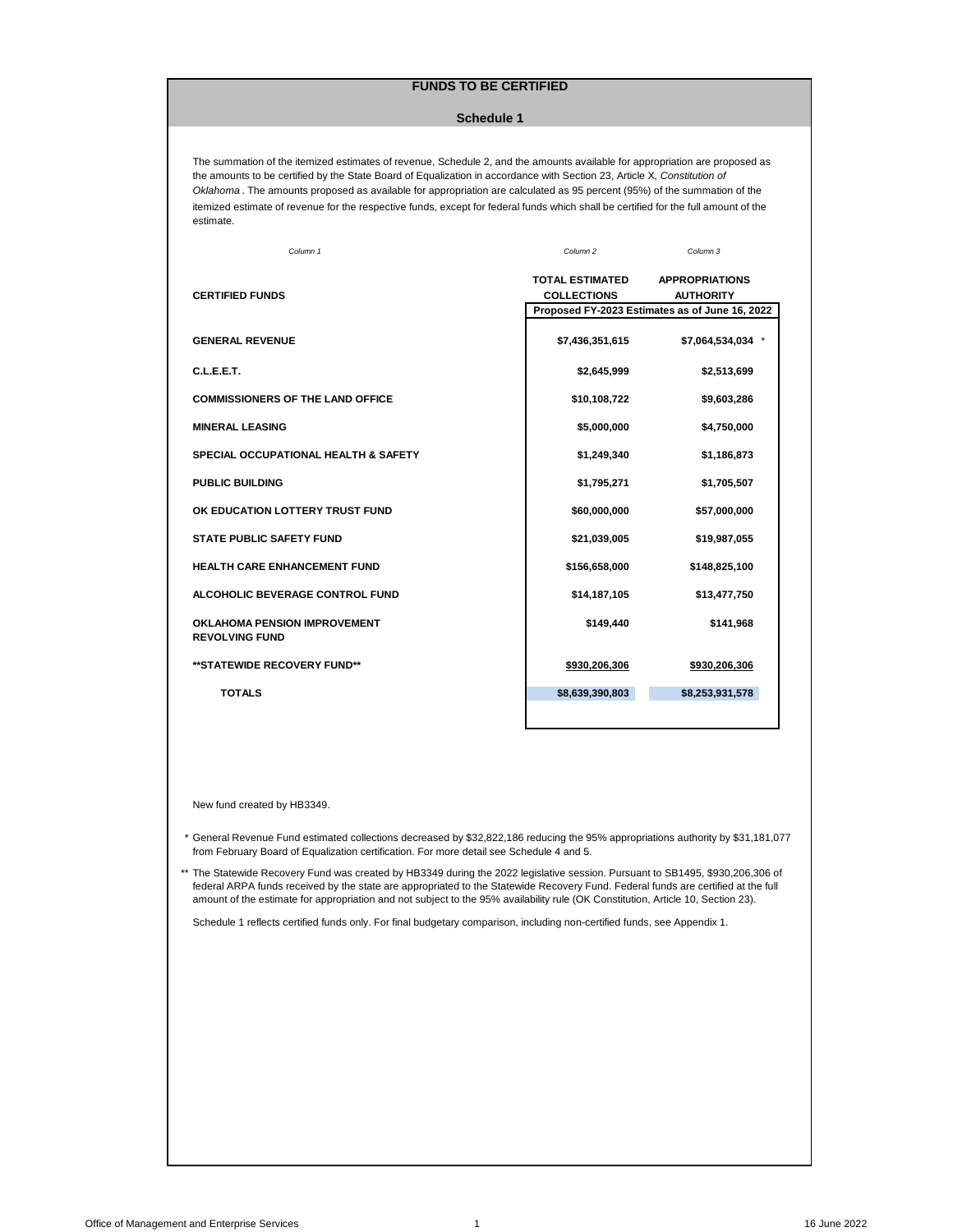## **ITEMIZED ESTIMATES OF REVENUE**

#### **Schedule 2**

<span id="page-3-0"></span>The itemized estimates of revenues displayed in this schedule for the General Revenue Fund and the Special Revenue Funds to be appropriated by the Legislature for the fiscal year ending June 30, 2023 (FY-2023) are the basis for the summation proposed for certification in Schedule 1. For informational purposes, the FY-2023 estimates of revenues are compared to the last preceding fiscal year's actual revenues (FY-2021) and to both the itemized estimates and the projections of revenues for the current fiscal year (FY-2022).

| Column 3<br>FY-2022<br><b>ESTIMATE</b><br>21-Jun-21<br>\$47,417,220<br>\$51,166,000<br>\$72,883,445<br>\$80,846,000<br>\$48,532,275<br>\$49,541,691<br>\$37,437,996<br>\$38,450,334<br>\$55,186,142<br>\$53,053,000<br>\$281,945,361<br>\$318,144,000<br>\$211,370,000<br>\$136,654,276<br>\$2,816,695,308<br>\$2,646,863,721<br>\$452,137,848<br>\$208,926,050<br>\$101,371,348<br>\$115,206,322<br>\$35,532,903<br>\$45,186,000<br>\$2,196,722,155<br>\$2,164,060,907<br>\$369,967,042<br>\$385,053,314<br>\$48,880,810<br>\$43,000,000<br>\$305,371,123<br>\$230,430,990<br>\$7,006,735,251<br>\$6,641,298,328<br>\$1,000,000<br>\$1,000,000 | Column 5<br>FY-2023<br><b>ESTIMATE</b><br>22-Feb-22<br>\$51,169,000<br>\$92,830,000<br>\$48,262,667<br>\$38,730,094<br>\$58,168,000<br>\$460,996,000<br>\$361,606,000<br>\$2,831,179,836<br>\$278,896,448<br>\$115,615,655<br>\$38,973,000<br>\$2,510,882,392<br>\$490,671,022<br>\$75,000,000<br>\$245,271,227<br>\$7,698,251,341<br>$(\$230,077,540)$<br>\$1,000,000 | Column 6<br><b>PROPOSED</b><br>FY-2023<br><b>ESTIMATE</b><br>16-Jun-22<br>\$51,169,000<br>\$92,830,000<br>\$48,262,667<br>\$38,730,094<br>\$58,168,000<br>\$460,996,000<br>\$361,606,000<br>\$2,820,665,071<br>\$278,896,448<br>\$115,615,655<br>\$38,172,678<br>\$2,489,375,293<br>\$490,671,022<br>\$75,000,000<br>\$245,271,227<br>\$7,665,429,155<br>(\$230,077,540)<br>\$1,000,000 |                             |
|-------------------------------------------------------------------------------------------------------------------------------------------------------------------------------------------------------------------------------------------------------------------------------------------------------------------------------------------------------------------------------------------------------------------------------------------------------------------------------------------------------------------------------------------------------------------------------------------------------------------------------------------------|------------------------------------------------------------------------------------------------------------------------------------------------------------------------------------------------------------------------------------------------------------------------------------------------------------------------------------------------------------------------|-----------------------------------------------------------------------------------------------------------------------------------------------------------------------------------------------------------------------------------------------------------------------------------------------------------------------------------------------------------------------------------------|-----------------------------|
|                                                                                                                                                                                                                                                                                                                                                                                                                                                                                                                                                                                                                                                 |                                                                                                                                                                                                                                                                                                                                                                        |                                                                                                                                                                                                                                                                                                                                                                                         |                             |
|                                                                                                                                                                                                                                                                                                                                                                                                                                                                                                                                                                                                                                                 |                                                                                                                                                                                                                                                                                                                                                                        |                                                                                                                                                                                                                                                                                                                                                                                         |                             |
|                                                                                                                                                                                                                                                                                                                                                                                                                                                                                                                                                                                                                                                 |                                                                                                                                                                                                                                                                                                                                                                        |                                                                                                                                                                                                                                                                                                                                                                                         |                             |
|                                                                                                                                                                                                                                                                                                                                                                                                                                                                                                                                                                                                                                                 |                                                                                                                                                                                                                                                                                                                                                                        |                                                                                                                                                                                                                                                                                                                                                                                         |                             |
|                                                                                                                                                                                                                                                                                                                                                                                                                                                                                                                                                                                                                                                 |                                                                                                                                                                                                                                                                                                                                                                        |                                                                                                                                                                                                                                                                                                                                                                                         |                             |
|                                                                                                                                                                                                                                                                                                                                                                                                                                                                                                                                                                                                                                                 |                                                                                                                                                                                                                                                                                                                                                                        |                                                                                                                                                                                                                                                                                                                                                                                         |                             |
|                                                                                                                                                                                                                                                                                                                                                                                                                                                                                                                                                                                                                                                 |                                                                                                                                                                                                                                                                                                                                                                        |                                                                                                                                                                                                                                                                                                                                                                                         |                             |
|                                                                                                                                                                                                                                                                                                                                                                                                                                                                                                                                                                                                                                                 |                                                                                                                                                                                                                                                                                                                                                                        |                                                                                                                                                                                                                                                                                                                                                                                         |                             |
|                                                                                                                                                                                                                                                                                                                                                                                                                                                                                                                                                                                                                                                 |                                                                                                                                                                                                                                                                                                                                                                        |                                                                                                                                                                                                                                                                                                                                                                                         |                             |
|                                                                                                                                                                                                                                                                                                                                                                                                                                                                                                                                                                                                                                                 |                                                                                                                                                                                                                                                                                                                                                                        |                                                                                                                                                                                                                                                                                                                                                                                         |                             |
|                                                                                                                                                                                                                                                                                                                                                                                                                                                                                                                                                                                                                                                 |                                                                                                                                                                                                                                                                                                                                                                        |                                                                                                                                                                                                                                                                                                                                                                                         |                             |
|                                                                                                                                                                                                                                                                                                                                                                                                                                                                                                                                                                                                                                                 |                                                                                                                                                                                                                                                                                                                                                                        |                                                                                                                                                                                                                                                                                                                                                                                         |                             |
|                                                                                                                                                                                                                                                                                                                                                                                                                                                                                                                                                                                                                                                 |                                                                                                                                                                                                                                                                                                                                                                        |                                                                                                                                                                                                                                                                                                                                                                                         |                             |
|                                                                                                                                                                                                                                                                                                                                                                                                                                                                                                                                                                                                                                                 |                                                                                                                                                                                                                                                                                                                                                                        |                                                                                                                                                                                                                                                                                                                                                                                         |                             |
|                                                                                                                                                                                                                                                                                                                                                                                                                                                                                                                                                                                                                                                 |                                                                                                                                                                                                                                                                                                                                                                        |                                                                                                                                                                                                                                                                                                                                                                                         |                             |
|                                                                                                                                                                                                                                                                                                                                                                                                                                                                                                                                                                                                                                                 |                                                                                                                                                                                                                                                                                                                                                                        |                                                                                                                                                                                                                                                                                                                                                                                         |                             |
|                                                                                                                                                                                                                                                                                                                                                                                                                                                                                                                                                                                                                                                 |                                                                                                                                                                                                                                                                                                                                                                        |                                                                                                                                                                                                                                                                                                                                                                                         |                             |
|                                                                                                                                                                                                                                                                                                                                                                                                                                                                                                                                                                                                                                                 |                                                                                                                                                                                                                                                                                                                                                                        |                                                                                                                                                                                                                                                                                                                                                                                         |                             |
|                                                                                                                                                                                                                                                                                                                                                                                                                                                                                                                                                                                                                                                 |                                                                                                                                                                                                                                                                                                                                                                        |                                                                                                                                                                                                                                                                                                                                                                                         |                             |
|                                                                                                                                                                                                                                                                                                                                                                                                                                                                                                                                                                                                                                                 |                                                                                                                                                                                                                                                                                                                                                                        |                                                                                                                                                                                                                                                                                                                                                                                         |                             |
|                                                                                                                                                                                                                                                                                                                                                                                                                                                                                                                                                                                                                                                 |                                                                                                                                                                                                                                                                                                                                                                        |                                                                                                                                                                                                                                                                                                                                                                                         |                             |
|                                                                                                                                                                                                                                                                                                                                                                                                                                                                                                                                                                                                                                                 |                                                                                                                                                                                                                                                                                                                                                                        |                                                                                                                                                                                                                                                                                                                                                                                         |                             |
|                                                                                                                                                                                                                                                                                                                                                                                                                                                                                                                                                                                                                                                 |                                                                                                                                                                                                                                                                                                                                                                        |                                                                                                                                                                                                                                                                                                                                                                                         |                             |
|                                                                                                                                                                                                                                                                                                                                                                                                                                                                                                                                                                                                                                                 |                                                                                                                                                                                                                                                                                                                                                                        |                                                                                                                                                                                                                                                                                                                                                                                         |                             |
|                                                                                                                                                                                                                                                                                                                                                                                                                                                                                                                                                                                                                                                 | \$7,469,173,801                                                                                                                                                                                                                                                                                                                                                        | \$7,436,351,615                                                                                                                                                                                                                                                                                                                                                                         |                             |
| \$2,642,798                                                                                                                                                                                                                                                                                                                                                                                                                                                                                                                                                                                                                                     | \$2,645,999                                                                                                                                                                                                                                                                                                                                                            | \$2,645,999                                                                                                                                                                                                                                                                                                                                                                             |                             |
| \$8,849,414                                                                                                                                                                                                                                                                                                                                                                                                                                                                                                                                                                                                                                     | \$10,108,722                                                                                                                                                                                                                                                                                                                                                           | \$10,108,722                                                                                                                                                                                                                                                                                                                                                                            |                             |
| \$5,500,000                                                                                                                                                                                                                                                                                                                                                                                                                                                                                                                                                                                                                                     | \$5,000,000                                                                                                                                                                                                                                                                                                                                                            | \$5,000,000                                                                                                                                                                                                                                                                                                                                                                             |                             |
|                                                                                                                                                                                                                                                                                                                                                                                                                                                                                                                                                                                                                                                 |                                                                                                                                                                                                                                                                                                                                                                        |                                                                                                                                                                                                                                                                                                                                                                                         | $\overline{ }$              |
| \$950,000                                                                                                                                                                                                                                                                                                                                                                                                                                                                                                                                                                                                                                       | \$1,249,340                                                                                                                                                                                                                                                                                                                                                            | \$1,249,340                                                                                                                                                                                                                                                                                                                                                                             | own on Schedule             |
|                                                                                                                                                                                                                                                                                                                                                                                                                                                                                                                                                                                                                                                 |                                                                                                                                                                                                                                                                                                                                                                        |                                                                                                                                                                                                                                                                                                                                                                                         |                             |
|                                                                                                                                                                                                                                                                                                                                                                                                                                                                                                                                                                                                                                                 |                                                                                                                                                                                                                                                                                                                                                                        |                                                                                                                                                                                                                                                                                                                                                                                         |                             |
| \$61,000,000                                                                                                                                                                                                                                                                                                                                                                                                                                                                                                                                                                                                                                    | \$60,000,000                                                                                                                                                                                                                                                                                                                                                           | \$60,000,000                                                                                                                                                                                                                                                                                                                                                                            |                             |
| \$24,367,443                                                                                                                                                                                                                                                                                                                                                                                                                                                                                                                                                                                                                                    | \$21,039,005                                                                                                                                                                                                                                                                                                                                                           | \$21,039,005                                                                                                                                                                                                                                                                                                                                                                            | န                           |
| \$155,381,000                                                                                                                                                                                                                                                                                                                                                                                                                                                                                                                                                                                                                                   | \$156,658,000                                                                                                                                                                                                                                                                                                                                                          | \$156,658,000                                                                                                                                                                                                                                                                                                                                                                           |                             |
|                                                                                                                                                                                                                                                                                                                                                                                                                                                                                                                                                                                                                                                 |                                                                                                                                                                                                                                                                                                                                                                        |                                                                                                                                                                                                                                                                                                                                                                                         |                             |
|                                                                                                                                                                                                                                                                                                                                                                                                                                                                                                                                                                                                                                                 |                                                                                                                                                                                                                                                                                                                                                                        |                                                                                                                                                                                                                                                                                                                                                                                         |                             |
| \$60,000                                                                                                                                                                                                                                                                                                                                                                                                                                                                                                                                                                                                                                        | \$149,440                                                                                                                                                                                                                                                                                                                                                              | \$149,440                                                                                                                                                                                                                                                                                                                                                                               |                             |
| \$0                                                                                                                                                                                                                                                                                                                                                                                                                                                                                                                                                                                                                                             | \$0                                                                                                                                                                                                                                                                                                                                                                    | \$930,206,306                                                                                                                                                                                                                                                                                                                                                                           |                             |
| \$6,915,732,053                                                                                                                                                                                                                                                                                                                                                                                                                                                                                                                                                                                                                                 | \$7,742,006,683                                                                                                                                                                                                                                                                                                                                                        | \$8,639,390,803                                                                                                                                                                                                                                                                                                                                                                         |                             |
|                                                                                                                                                                                                                                                                                                                                                                                                                                                                                                                                                                                                                                                 | \$7,007,735,251<br>\$2,670,391<br>\$10,334,717<br>\$2,738,164<br>\$1,317,895<br>\$1,977,541<br>\$1,683,070<br>\$80,235,984<br>\$20,574,005<br>\$158,506,725<br>\$13,000,748<br>\$96,985<br>\$0<br>\$7,299,188,407                                                                                                                                                      | \$6,642,298,328<br>\$1,795,271<br>\$13,000,000<br>\$14,187,105                                                                                                                                                                                                                                                                                                                          | \$1,795,271<br>\$14,187,105 |

Shown on Schedule 1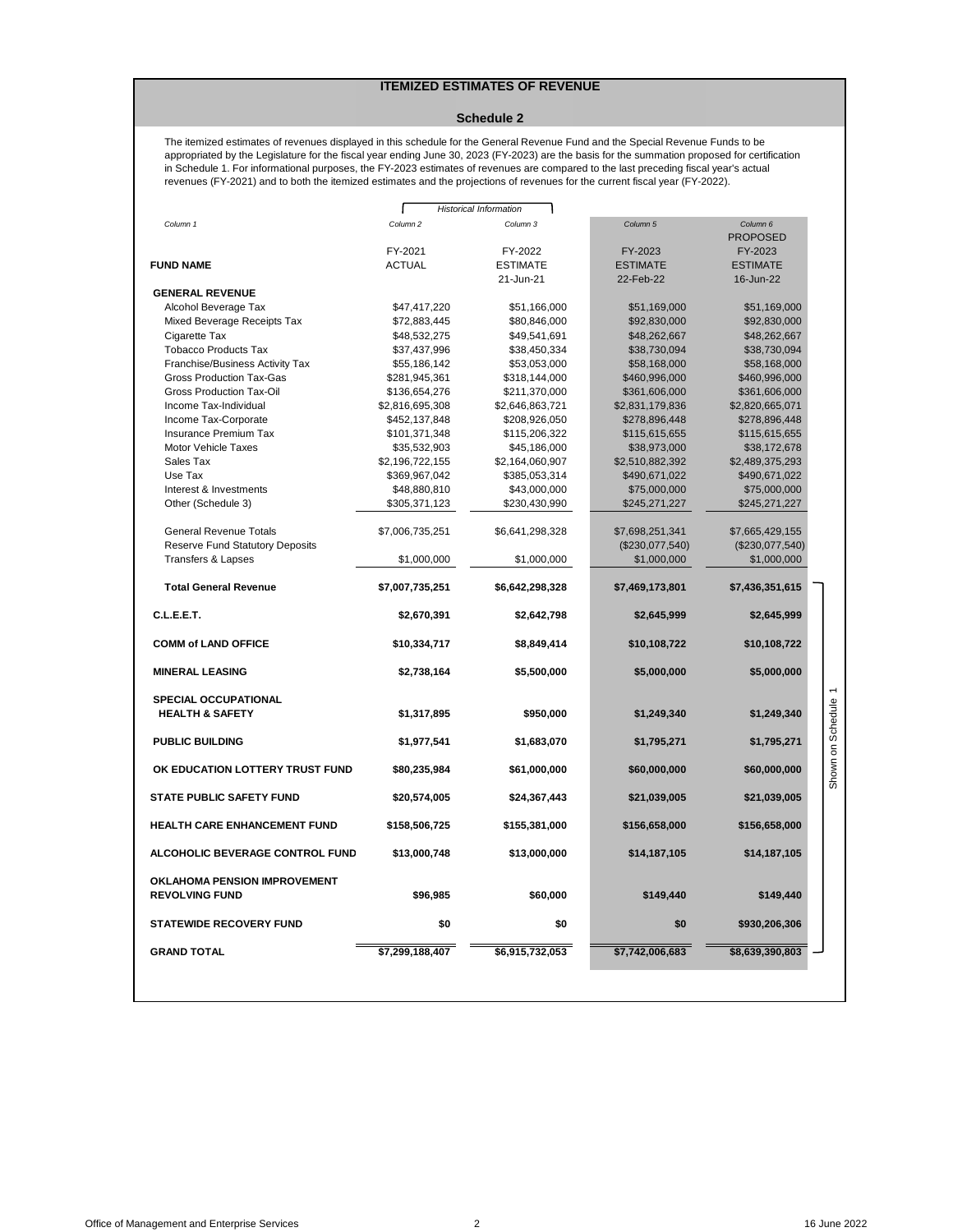# **ITEMIZED ESTIMATES OF "OTHER" REVENUES FROM SCHEDULE 2 GENERAL REVENUE FUND**

**Schedule 3**

<span id="page-4-0"></span>

|                                  |                     | <b>Historical Information</b> |                     |                     |
|----------------------------------|---------------------|-------------------------------|---------------------|---------------------|
| Column 1                         | Column <sub>2</sub> | Column <sub>3</sub>           | Column <sub>5</sub> | Column <sub>6</sub> |
|                                  |                     |                               |                     |                     |
|                                  |                     |                               |                     | <b>PROPOSED</b>     |
|                                  | FY-2021             | FY-2022                       | FY-2023             | FY-2023             |
|                                  | <b>ACTUAL</b>       | <b>ESTIMATE</b>               | <b>ESTIMATE</b>     | <b>ESTIMATE</b>     |
|                                  |                     | 21-Jun-21                     | 22-Feb-22           | 16-Jun-22           |
| OTC:                             |                     |                               |                     |                     |
| Bingo Excise & Charity Games     | \$56,722            | \$49,000                      | \$61,000            | \$61,000            |
| <b>Tribal Cigarette Compacts</b> | \$13,453,136        | \$13,451,000                  | \$13,549,000        | \$13,549,000        |
| Other OTC                        | \$69,580,504        | \$38,730,000                  | \$50,587,000        | \$50,587,000        |
| <b>TOTAL OTHER OTC</b>           | \$83,090,362        | \$52,230,000                  | \$64,197,000        | \$64,197,000        |
|                                  |                     |                               |                     |                     |
|                                  |                     |                               |                     |                     |
| COLLECTIONS BY OTHER AGENCIES:   |                     |                               |                     |                     |
| Attorney General (Tobacco)       | \$266,158           | \$250,000                     | \$765,300           | \$765,300           |
| <b>CLEET</b>                     | \$263,178           | \$262,458                     | \$262,007           | \$262,007           |
| <b>Consumer Credit</b>           | \$781,352           | \$550,000                     | \$650,000           | \$650,000           |
| District Attorney's Council      | \$12,058,404        | \$13,145,055                  | \$9,436,146         | \$9,436,146         |
| <b>DPS</b>                       | \$37,589,290        | \$42,651,430                  | \$39,802,114        | \$39,802,114        |
| <b>Horseracing Comm</b>          | \$101,056           | \$95,710                      | \$98,423            | \$98,423            |
| Insurance Comm                   | \$81,366,419        | \$63,735,988                  | \$73,229,777        | \$73,229,777        |
| Labor                            | \$421,725           | \$423,025                     | \$425,262           | \$425,262           |
| <b>Medical Licensure</b>         | \$449,265           | \$440,000                     | \$425,500           | \$425,500           |
| Nursing Board                    | \$386,610           | \$401,585                     | \$407,538           | \$407,538           |
| <b>OMES-DCAM/formerly DCS</b>    | \$10,281            | \$17,147                      | \$26,594            | \$26,594            |
| OMES-EBD/formerly EBC            | \$3,130,420         | \$2,821,405                   | \$2,898,659         | \$2,898,659         |
| OMES-HCM/formerly OPM            | \$3,034,009         | \$2,215,058                   | \$80,899            | \$80,899            |
| Sec of State                     | \$2,857,328         | \$2,631,764                   | \$2,645,170         | \$2,645,170         |
| Securities Comm                  | \$17,814,708        | \$16,777,000                  | \$17,707,000        | \$17,707,000        |
| Treasurer (Unclaimed Property)   | \$10,000,000        | \$10,000,000                  | \$10,000,000        | \$10,000,000        |
| <b>Tribal Gaming</b>             | \$19,555,965        | \$18,360,000                  | \$19,200,000        | \$19,200,000        |
| Horse Track Gaming               | \$2,706,636         | \$3,423,366                   | \$3,013,838         | \$3,013,838         |
| Other                            | \$29,487,956        | \$0                           | \$0                 | \$0                 |
| <b>TOTAL MISC</b>                | \$222,280,761       | \$178,200,990                 | \$181,074,227       | \$181,074,227       |
|                                  |                     |                               |                     |                     |
|                                  |                     |                               |                     |                     |
| <b>GRAND OTHER</b>               | \$305,371,122       | \$230,430,990                 | \$245,271,227       | \$245,271,227       |
|                                  |                     |                               |                     |                     |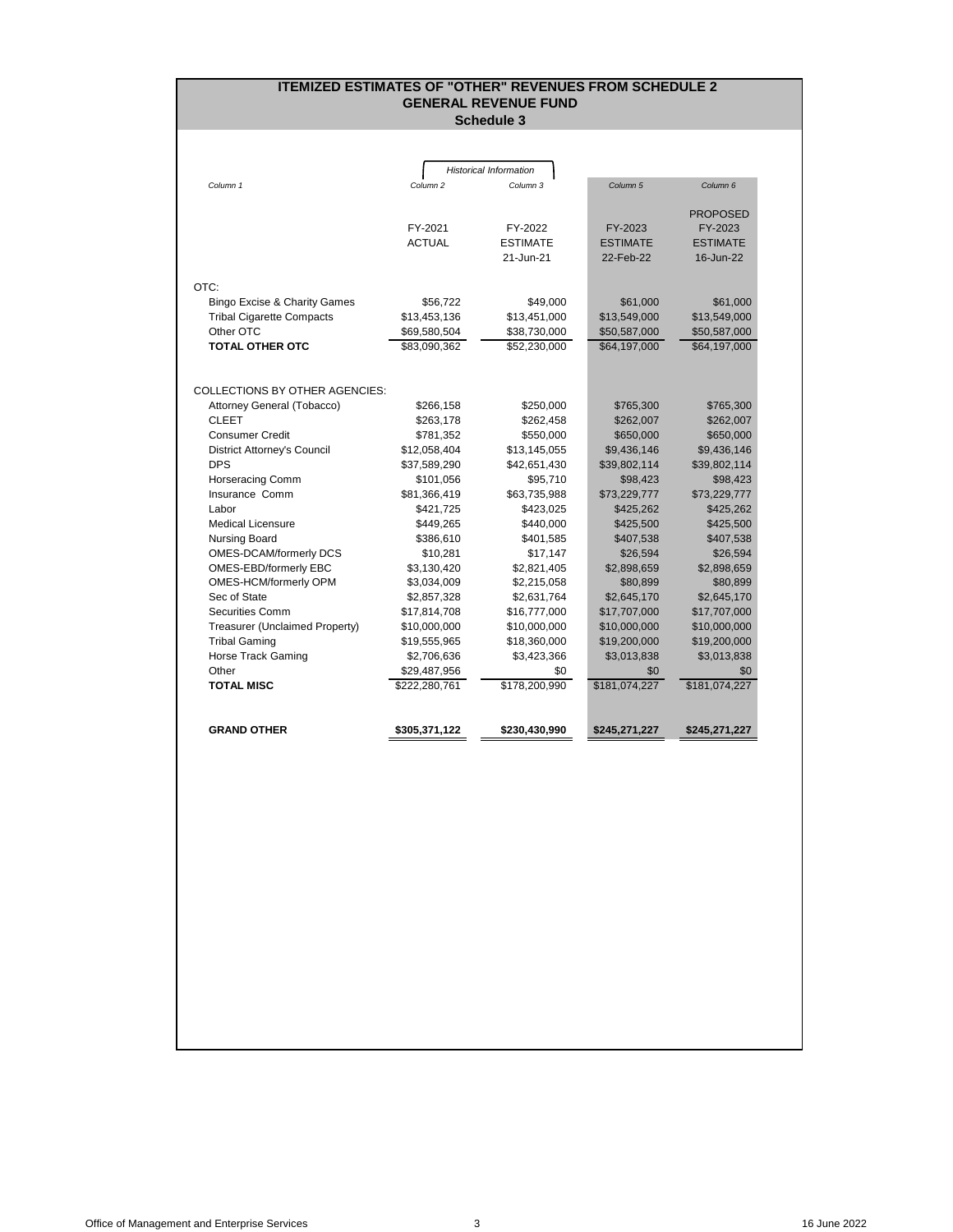### **COMPARISON OF CERTIFIED REVENUE ESTIMATES FY-2023 FEBRUARY ESTIMATE vs. FY-2023 JUNE ESTIMATE Schedule 4**

<span id="page-5-0"></span>

| Column 1                                                     | Column <sub>2</sub> | Column 3                     | Column 4           | Column 5       |
|--------------------------------------------------------------|---------------------|------------------------------|--------------------|----------------|
|                                                              |                     |                              |                    |                |
|                                                              |                     | <b>PROPOSED</b>              |                    |                |
|                                                              | FY-2023             | FY-2023                      | <b>INCREASE OR</b> | <b>PERCENT</b> |
|                                                              | <b>ESTIMATE</b>     | <b>ESTIMATE</b><br>16-Jun-22 | (DECREASE)         | <b>CHANGE</b>  |
| <b>GENERAL REVENUE FUND</b>                                  | 22-Feb-22           |                              |                    |                |
|                                                              | \$51,169,000        | \$51,169,000                 | \$0                | 0.0%           |
| Alcohol Beverage Tax<br>Mixed Beverage Receipts Tax          | \$92,830,000        | \$92,830,000                 | \$0                | 0.0%           |
| Cigarette Tax                                                | \$48,262,667        | \$48,262,667                 | \$0                | 0.0%           |
| <b>Tobacco Products Tax</b>                                  | \$38,730,094        | \$38,730,094                 | \$0                | 0.0%           |
| Franchise/Business Activity Tax                              | \$58,168,000        | \$58,168,000                 | \$0                | 0.0%           |
| <b>Gross Production Tax-Gas</b>                              | \$460,996,000       | \$460,996,000                | \$0                | 0.0%           |
| <b>Gross Production Tax-Oil</b>                              | \$361,606,000       | \$361,606,000                | \$0                | 0.0%           |
| Income Tax-Individual                                        | \$2,831,179,836     | \$2,820,665,071              | (\$10,514,765)     | (0.4%          |
| Income Tax-Corporate                                         | \$278,896,448       | \$278,896,448                | \$0                | 0.0%           |
| <b>Insurance Premium Tax</b>                                 | \$115,615,655       | \$115,615,655                | \$0                | 0.0%           |
| <b>Motor Vehicle Taxes</b>                                   | \$38,973,000        | \$38,172,678                 | (\$800,322)        | $(2.1\%)$      |
| Sales Tax                                                    | \$2,510,882,392     | \$2,489,375,293              | (\$21,507,099)     | (0.9%          |
| Use Tax                                                      | \$490,671,022       | \$490,671,022                | \$0                | 0.0%           |
| Interest & Investments                                       | \$75,000,000        | \$75,000,000                 | \$0                | 0.0%           |
| Other (Schedule 3)                                           | \$245,271,227       | \$245,271,227                | \$0                | 0.0%           |
| <b>General Revenue Totals</b>                                | \$7,698,251,341     | \$7,665,429,155              | (\$32,822,186)     | $(0.4\%)$      |
| <b>Reserve Fund Statutory Deposits</b>                       | $(\$230,077,540)$   | $(\$230,077,540)$            | \$0                | 0.0%           |
| Transfers & Lapses                                           | \$1,000,000         | \$1,000,000                  | \$0                | 0.0%           |
| <b>Total General Revenue</b>                                 | \$7,469,173,801     | \$7,436,351,615              | (\$32,822,186)     | $(0.4\%)$      |
| C.L.E.E.T. FUND                                              | \$2,645,999         | \$2,645,999                  | \$0                | 0.0%           |
| <b>COMMISSIONERS OF LAND OFFICE FUND</b>                     | \$10,108,722        | \$10,108,722                 | \$0                | 0.0%           |
| <b>MINERAL LEASING FUND</b>                                  | \$5,000,000         | \$5,000,000                  | \$0                | 0.0%           |
| <b>SPECIAL OCCUPATIONAL HEALTH</b>                           |                     |                              |                    |                |
| & SAFETY FUND                                                | \$1,249,340         | \$1,249,340                  | \$0                | 0.0%           |
| <b>PUBLIC BUILDING FUND</b>                                  | \$1,795,271         | \$1,795,271                  | \$0                | $0.0\%$        |
| OK EDUCATION LOTTERY TRUST FUND                              | \$60,000,000        | \$60,000,000                 | \$0                | 0.0%           |
| <b>STATE PUBLIC SAFETY FUND</b>                              | \$21,039,005        | \$21,039,005                 | \$0                | 0.0%           |
| <b>HEALTH CARE ENHANCEMENT FUND</b>                          | \$156,658,000       | \$156,658,000                | \$0                | 0.0%           |
| <b>ALCOHOLIC BEVERAGE CONTROL FUND</b>                       | \$14,187,105        | \$14,187,105                 | \$0                | $0.0\%$        |
|                                                              |                     |                              |                    |                |
| <b>OKLAHOMA PENSION IMPROVEMENT</b><br><b>REVOLVING FUND</b> | \$149,440           | \$149,440                    | \$0                | 0.0%           |
| <b>STATEWIDE RECOVERY FUND</b>                               | \$0                 | \$930,206,306                | \$930,206,306      | 0.0%           |
| <b>GRAND TOTAL</b>                                           | \$7,742,006,683     | \$8,639,390,803              | \$897,384,120      | 11.6%          |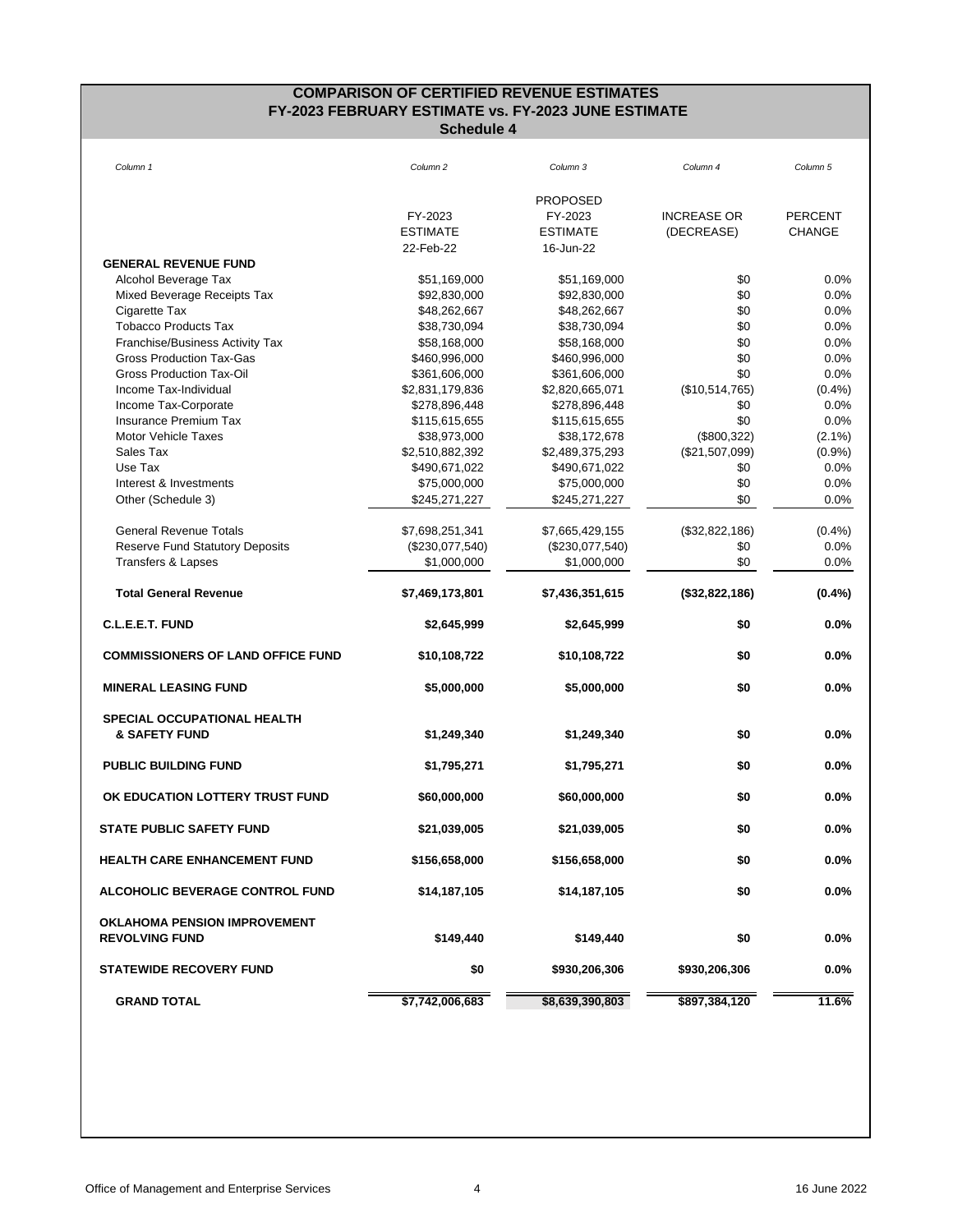### **LEGISLATED REVENUE ADJUSTMENTS TO GENERAL REVENUE FUND, STATEWIDE RECOVERY FUND, 2021 Legislative Session Summary AND TEACHERS' RETIREMENT SYSTEM DEDICATED REVENUE REVOLVING FUND**

**Schedule 5**

<span id="page-6-0"></span>The Legislature may enact laws to provide for additional or reduced revenues, to transfer existing revenues and unappropriated cash on hand from one fund to another fund, or to make provision for appropriating funds not previously appropriated directly by the Legislature. Such laws have been enacted in the Second Regular Session of the 58th Legislature, 2022, and the following adjustments to the last certified Estimates of Revenue are proposed.

| Column 1                                                                                                           | Column 2                                                 | Column 3                                                |
|--------------------------------------------------------------------------------------------------------------------|----------------------------------------------------------|---------------------------------------------------------|
| <b>FUND</b><br><b>SOURCE</b><br><b>DESCRIPTION</b><br><b>GENERAL REVENUE FUND</b>                                  | <b>ADJUSTMENT</b><br><b>AMOUNTS</b><br>FY-2023<br>(100%) | <b>ADJUSTMENT</b><br><b>AMOUNTS</b><br>FY-2023<br>(95%) |
|                                                                                                                    |                                                          |                                                         |
| Sales Tax<br>HB4457 - Oklahoma Route 66 Commission Revolving Fund Apportionment                                    | (\$6,600,000)                                            | (\$6,270,000)                                           |
| HB3649 - Exemption, veteran service organizations providing civilian transition assistance                         | (\$44,181)                                               | (\$41,972)                                              |
| HB3037 - Apportionment to the Municipal Road Drilling Activity Revolving Fund                                      | (\$5,000,000)                                            | (\$4,750,000)                                           |
| HB4459 - County Improvements for Roads and Bridges Cap Increase                                                    | (\$5,000,000)                                            | (\$4,750,000)                                           |
| SB401 - Military retirement benefit income tax exemption                                                           | (\$4,862,918)                                            | (\$4,619,772)                                           |
| <b>TOTAL CHANGES TO SALES TAX:</b>                                                                                 | (\$21,507,099)                                           | (\$20,431,744)                                          |
| Individual Income Tax                                                                                              |                                                          |                                                         |
| HB3081 - Strategic Industrial Development Enhancement Tax Credit                                                   | (\$10,279,200)                                           | (\$9,765,240)                                           |
| SB1857 - Hydrogen Fuel Cell Tax Credit                                                                             | $(\$235,565)$                                            | $(\$223,787)$                                           |
| TOTAL CHANGES TO INDIVIDUAL INCOME TAX:                                                                            | (\$10,514,765)                                           | (\$9,989,027)                                           |
| Motor Vehicle Tax                                                                                                  |                                                          |                                                         |
| <b>HB3421 - Tag Agencies Application Reimbursement</b>                                                             | (\$608,006)                                              | (\$577,606)                                             |
| <b>HB3423 - Tag Agencies Fee Retention</b>                                                                         | (\$192,316)                                              | (\$182,700)                                             |
| <b>TOTAL CHANGES TO MOTOR VEHICLE TAX:</b>                                                                         | (\$800,322)                                              | (\$760,306)                                             |
| <b>TOTAL CHANGES TO THE GENERAL REVENUE FUND:</b>                                                                  | (\$32,822,186)                                           | (\$31,181,077)                                          |
| <b>STATEWIDE RECOVERY FUND</b>                                                                                     |                                                          |                                                         |
| <b>Federal Funds</b><br>SB1495 - American Rescue Plan Act State Fiscal Recovery Fund Appropriation                 | \$930,206,306                                            | \$930,206,306                                           |
| TOTAL CHANGES TO ALL CERTIFIED FUNDS                                                                               | \$897,384,120                                            | \$899,025,229                                           |
| <b>TEACHERS' RETIREMENT DEDICATED REVENUE REVOLVING FUND (TRS)</b>                                                 |                                                          |                                                         |
| HB4452 - Makes TRS an authorized fund to be included in the General Appropriations Bill                            | \$400,953,328                                            |                                                         |
| <b>TOTAL CHANGES TO TRS Fund</b>                                                                                   | \$400,953,328                                            |                                                         |
| *Federal funds are authorized for appropriation at 100% of the estimate (OK Constitution, Article 10, Section 23). |                                                          |                                                         |
| (Continued)                                                                                                        |                                                          |                                                         |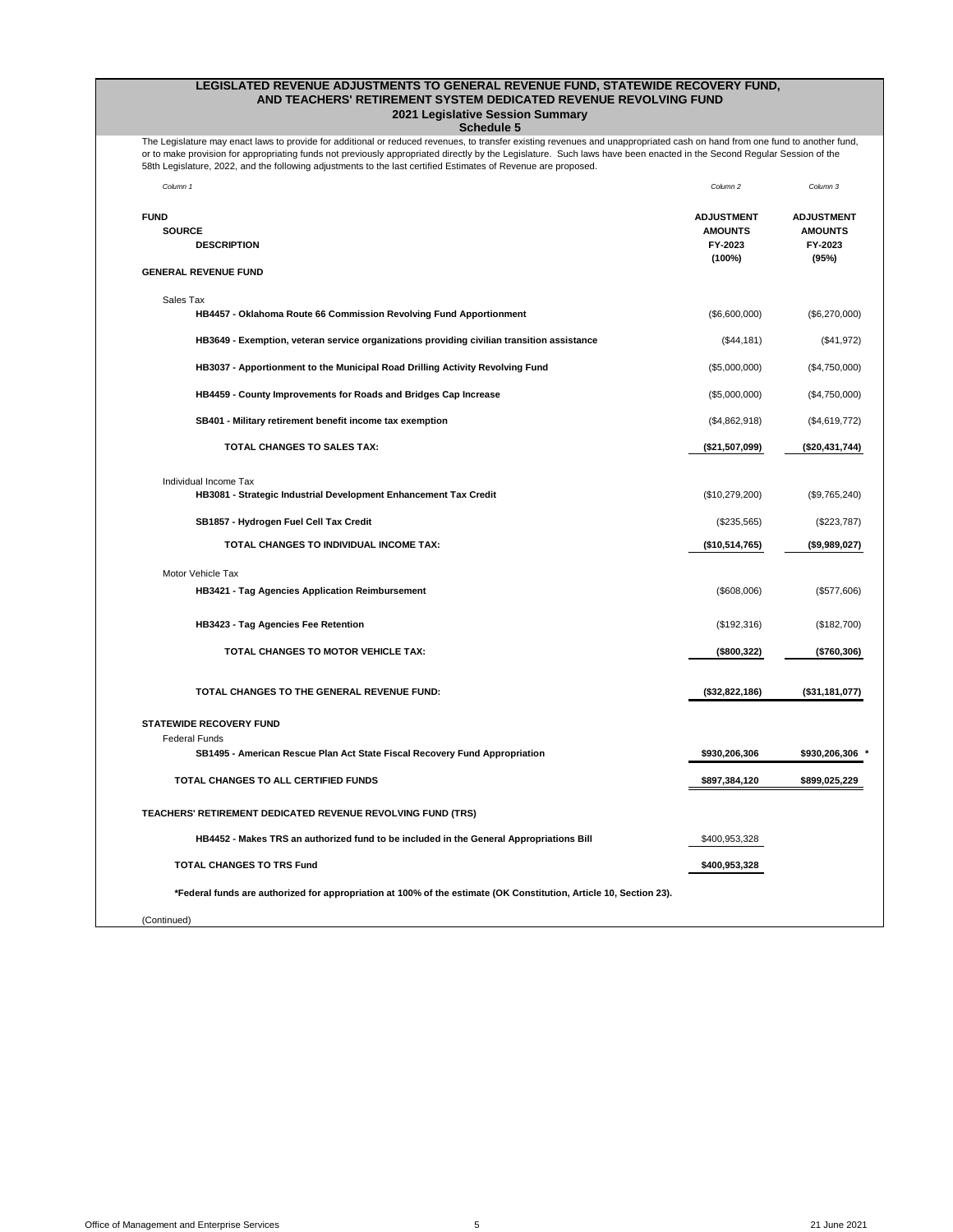#### **LEGISLATED REVENUE ADJUSTMENTS TO 1017 FUND 2021 Legislative Session Summary Schedule 5 (Continued)**

The Legislature may enact laws to provide for additional or reduced revenues, to transfer existing revenues and unappropriated cash on hand from one fund to another fund, or to make provision for appropriating funds not previously appropriated directly by the Legislature. Such laws have been enacted in the Second Regular Session of the 58th Legislature, and the following adjustments to the last certified Estimates of Revenue are proposed.

| Column 1                                                                                                | Column <sub>2</sub>                                      |
|---------------------------------------------------------------------------------------------------------|----------------------------------------------------------|
| <b>FUND</b><br><b>SOURCE</b><br><b>DESCRIPTION</b>                                                      | <b>ADJUSTMENT</b><br><b>AMOUNTS</b><br>FY-2023<br>(100%) |
| <b>EDUCATION REFORM REVOLVING FUND (1017 Fund)</b>                                                      |                                                          |
| Sales Tax<br>HB3649 - Exemption, veteran service organizations providing civilian transition assistance | (\$5,267)                                                |
| <b>TOTAL CHANGES TO SALES TAX:</b>                                                                      | (\$5,267)                                                |
| Individual Income Tax<br>HB3081 - Strategic Industrial Development Enhancement Tax Credit               | (\$950,760)                                              |
| SB1857 - Hydrogen Fuel Cell Tax Credit                                                                  | (\$21,788)                                               |
| SB401 - Military retirement benefit income tax exemption                                                | (\$449,789)                                              |
| <b>TOTAL INDIVIDUAL INCOME TAX CHANGES:</b>                                                             | (\$1,422,337)                                            |
| TOTAL CHANGES TO THE EDUCATION REFORM REVOLVING FUND                                                    | (\$1,427,604)                                            |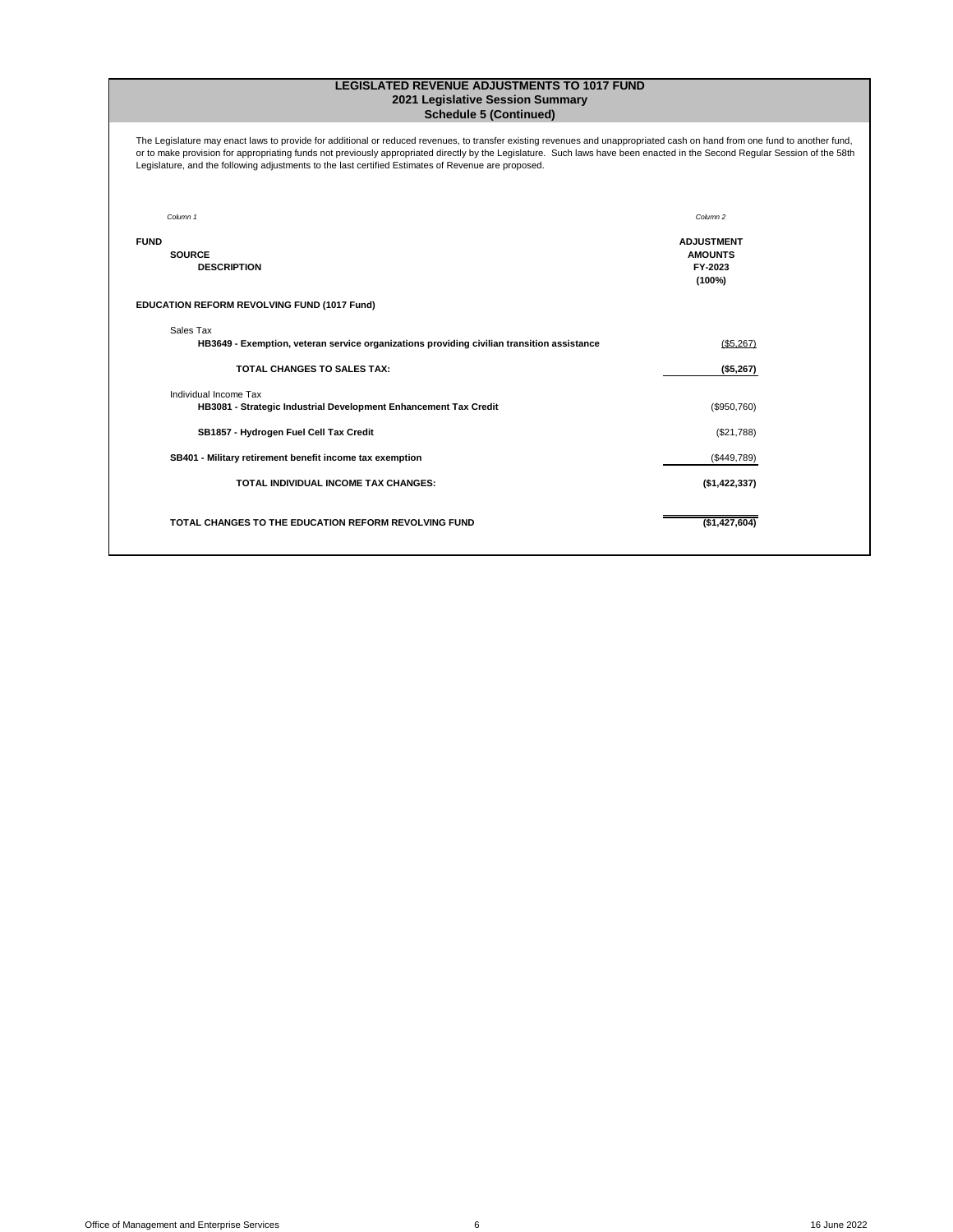# **EDUCATION REFORM ACT - HB 1017**

#### **Schedule 6**

<span id="page-8-0"></span>SB 826 of the Second Regular Session of the Forty-fifth Legislature amended Section 41.29a of Title 62 to require that the Office of Accountability account for and report monthly revenues which accrue to the Education Reform Revolving Fund. The Education Reform Revolving Fund on June 1, 1996 began receiving revenue attributable to the revenue provisions of HB 1017 rather than these revenues first being apportioned to the General Revenue Fund.

## **CALCULATIONS**

### **EDUCATION REFORM REVOLVING FUND**

| <b>Historical Information</b>                                                                     |                 |                  |                 |                 |  |
|---------------------------------------------------------------------------------------------------|-----------------|------------------|-----------------|-----------------|--|
| Column 1                                                                                          | Column 2        | Column 3         | Column 4        | Column 5        |  |
|                                                                                                   |                 |                  |                 |                 |  |
|                                                                                                   |                 |                  |                 | <b>PROPOSED</b> |  |
|                                                                                                   | FY-2022         | FY-2022          | FY-2023         | FY-2023         |  |
| <b>SOURCE</b>                                                                                     | <b>ESTIMATE</b> | <b>PROJECTED</b> | <b>ESTIMATE</b> | <b>ESTIMATE</b> |  |
|                                                                                                   | 21-Jun-21       | 22-Feb-22        | 22-Feb-22       | 16-Jun-22       |  |
| Income Tax-Individual                                                                             | \$474,642,359   | \$307,285,048    | \$305,996,351   | \$304,574,014   |  |
| Income Tax-Corporate                                                                              | \$44,481,030    | \$73,183,440     | \$59,570,115    | \$59,570,115    |  |
| Sales Tax                                                                                         | \$270,734,088   | \$301,929,887    | \$315,065,137   | \$315,059,870   |  |
| Use Tax                                                                                           | \$68,671,961    | \$56,139,029     | \$64,141,661    | \$64,141,661    |  |
| Cigarette Tax                                                                                     | \$2,261,144     | \$2,239,223      | \$2,230,901     | \$2,230,901     |  |
| <b>Tobacco Products Tax</b>                                                                       | \$795,351       | \$818,830        | \$864,908       | \$864,908       |  |
| <b>Tribal Gaming</b>                                                                              | \$134,640,000   | \$149,600,000    | \$140,800,000   | \$140,800,000   |  |
| <b>Horse Track Gaming</b>                                                                         | \$25,104,679    | \$22,101,476     | \$22,101,476    | \$22,101,476    |  |
| <b>Special License Plates</b>                                                                     | \$0             | \$0              | \$0             | \$0             |  |
| <b>Business Activity Tax</b>                                                                      | \$0             | \$0              | \$0             | \$0             |  |
| <b>Insurance Premium Tax</b>                                                                      | \$0             | \$0              | \$0             | \$0             |  |
| Med Marijuana Auth Rev Fund Appropriation                                                         | \$37,500,000    | \$37,500,000     | \$0             | \$0             |  |
| <b>ROADS Fund Reapportionment</b>                                                                 | (\$180,000,000) | \$0              | \$0             | \$0             |  |
| TOTAL - 100% OF ESTIMATE                                                                          | \$878,830,612   | \$950,796,933    | \$910,770,549   | \$909,342,945   |  |
| Increase in FY-2023 proposed estimate from FY-2022 official estimate<br>\$30,512,333              |                 |                  |                 |                 |  |
| Decrease in FY-2023 proposed estimate from FY-2023 February estimate (See law changes, schedule 5 |                 |                  |                 | (\$1,427,604)   |  |
| FY-2022 Total Appropriation                                                                       |                 |                  |                 | \$875,289,631   |  |
| FY-2023 Total Appropriation                                                                       |                 |                  |                 | \$890,120,375   |  |
| Increase in FY-2023 total appropriation from FY-2022 total appropriation                          |                 |                  |                 |                 |  |
| \$14,830,744                                                                                      |                 |                  |                 |                 |  |
|                                                                                                   |                 |                  |                 |                 |  |
|                                                                                                   |                 |                  |                 |                 |  |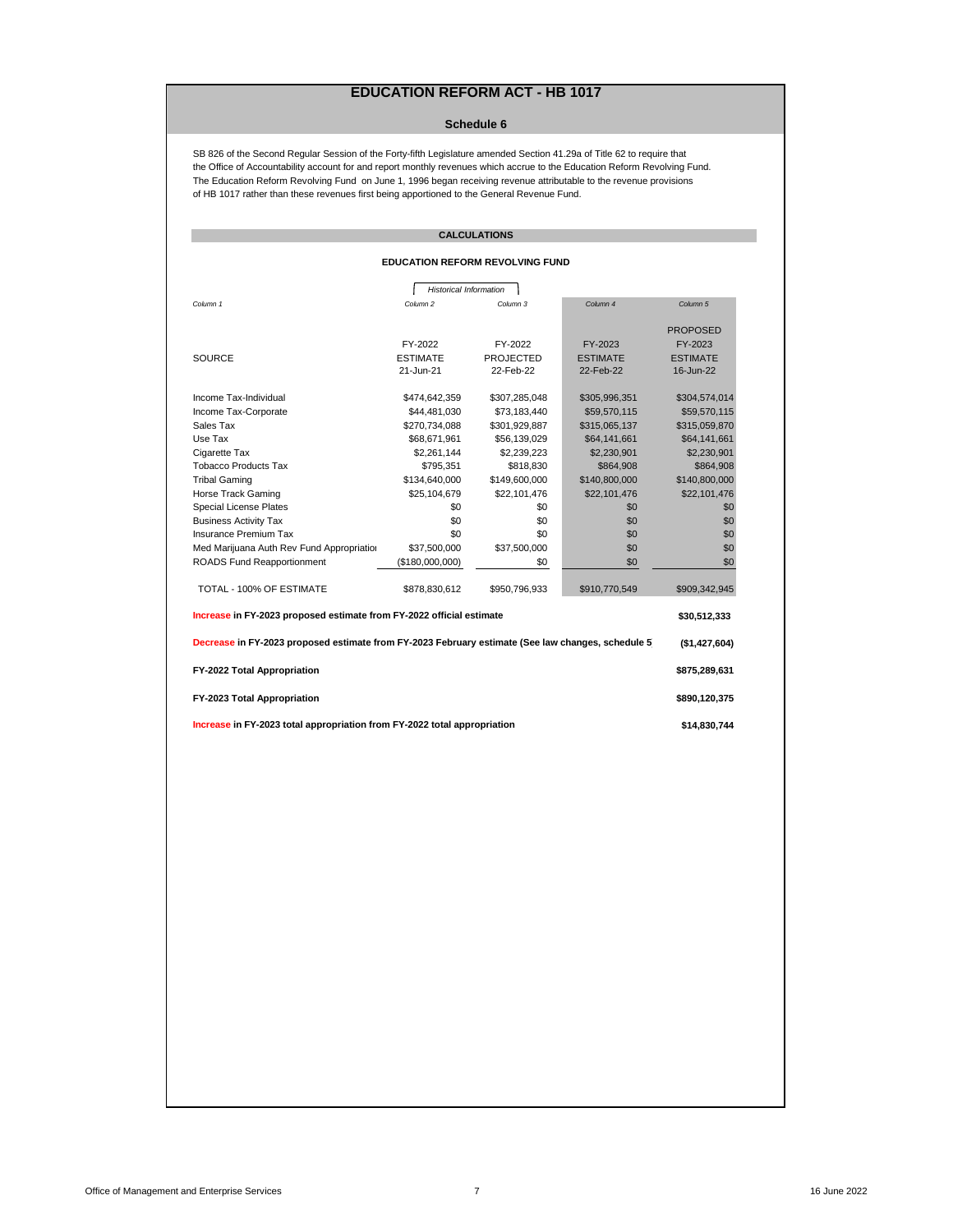#### **COMPARISON OF EXPENDITURE AUTHORITY 2022 SESSION (22-Feb-2022) TO PROPOSED EXPENDITURE AUTHORITY 2022 SESSION (16-Jun-2022) Appendix A-1**

<span id="page-9-0"></span>

| Column 1                          | Column <sub>2</sub>                                             | Column 3                                                        | Column 4                         | Column 5                        |
|-----------------------------------|-----------------------------------------------------------------|-----------------------------------------------------------------|----------------------------------|---------------------------------|
|                                   | <b>EXPENDITURE</b><br><b>AUTHORITY*</b><br>FY-2023<br>22-Feb-22 | <b>EXPENDITURE</b><br><b>AUTHORITY*</b><br>FY-2023<br>16-Jun-22 | <b>INCREASE OR</b><br>(DECREASE) | <b>PERCENT</b><br><b>CHANGE</b> |
| <b>NON-RESTRICTED FUNDS (95%)</b> |                                                                 |                                                                 |                                  |                                 |
| <b>GENERAL REVENUE FUND</b>       |                                                                 |                                                                 |                                  |                                 |
| Certified                         | \$7,095,715,111                                                 | \$7,064,534,034                                                 | (\$31,181,077)                   | (0.4% )                         |
| <b>Prior Year Certified</b>       | \$245,027,636                                                   | \$245,027,636                                                   | \$0                              | 0.0%                            |
| Cash                              | \$837,678,030                                                   | \$834,856,031                                                   | (\$2,821,999)                    | $(0.3\%)$                       |
| <b>TOTAL</b>                      | \$8,178,420,777                                                 | \$8,144,417,701                                                 | (\$34,003,076)                   | $(0.4\%)$                       |
| C.L.E.E.T. FUND                   |                                                                 |                                                                 |                                  |                                 |
| Certified                         | \$2,513,699                                                     | \$2,513,699                                                     | \$0                              | 0.0%                            |
| Cash                              | \$0                                                             | \$0                                                             | \$0                              | 0.0%                            |
| <b>TOTAL</b>                      | \$2,513,699                                                     | \$2,513,699                                                     | \$0                              | 0.0%                            |
| <b>MINERAL LEASING FUND</b>       |                                                                 |                                                                 |                                  |                                 |
| Certified                         | \$4,750,000                                                     | \$4,750,000                                                     | \$0                              | 0.0%                            |
| Cash                              | \$240,763                                                       | \$240,763                                                       | \$0                              | 0.0%                            |
| <b>TOTAL</b>                      | \$4,990,763                                                     | \$4,990,763                                                     | \$0                              | 0.0%                            |
| <b>OHSA FUND</b>                  |                                                                 |                                                                 |                                  |                                 |
| Certified                         | \$1,186,873                                                     | \$1,186,873                                                     | \$0                              | 0.0%                            |
| Cash                              | \$557,896                                                       | \$557,896                                                       | \$0                              | 0.0%                            |
| <b>TOTAL</b>                      | \$1,744,769                                                     | \$1,744,769                                                     | \$0                              | 0.0%                            |
| <b>PUBLIC BUILDING FUND</b>       |                                                                 |                                                                 |                                  |                                 |
| Certified                         | \$1,705,508                                                     | \$1,705,508                                                     | \$0                              | 0.0%                            |
| Cash                              | \$552,467                                                       | \$552,467                                                       | \$0                              | 0.0%                            |
| <b>TOTAL</b>                      | \$2,257,975                                                     | \$2,257,975                                                     | \$0                              | 0.0%                            |
| <b>SPECIAL CASH FUND</b>          |                                                                 |                                                                 |                                  |                                 |
| Cash                              | \$0                                                             | \$82,064,867 1                                                  | \$82,064,867                     | 0.0%                            |
|                                   | $\overline{50}$                                                 | \$82,064,867                                                    | \$82,064,867                     | 0.0%                            |
| <b>STATEWIDE RECOVERY FUND</b>    |                                                                 |                                                                 |                                  |                                 |
| Certified                         | 0                                                               | \$930,206,306                                                   | \$930,206,306                    | 0.0%                            |
| SUBTOTAL NON-RESTRICTED FUNDS     | \$8,189,927,982                                                 | \$9,168,196,080                                                 | \$978,268,098                    | 11.9%                           |

<sup>1</sup>SB1040 directs the following transfers to the Special Cash Fund: Sec. 137 - \$22,664,867 from the State Transportation Fund; Sec. 138 - \$30,000,000 from the Unclaimed Property Fund; Sec. 139 - \$7,800,000 from the Insurance Commissioner Rev Fund; Sec. 140 - \$7,800,000 from the Secretary of State Rev Fund, Sec. 141 - \$6,000,000 from the Oklahoma Tax Commission, and Sec. 142 - \$7,800,000 from the Weigh Station Improvement Fund

**(Continued)**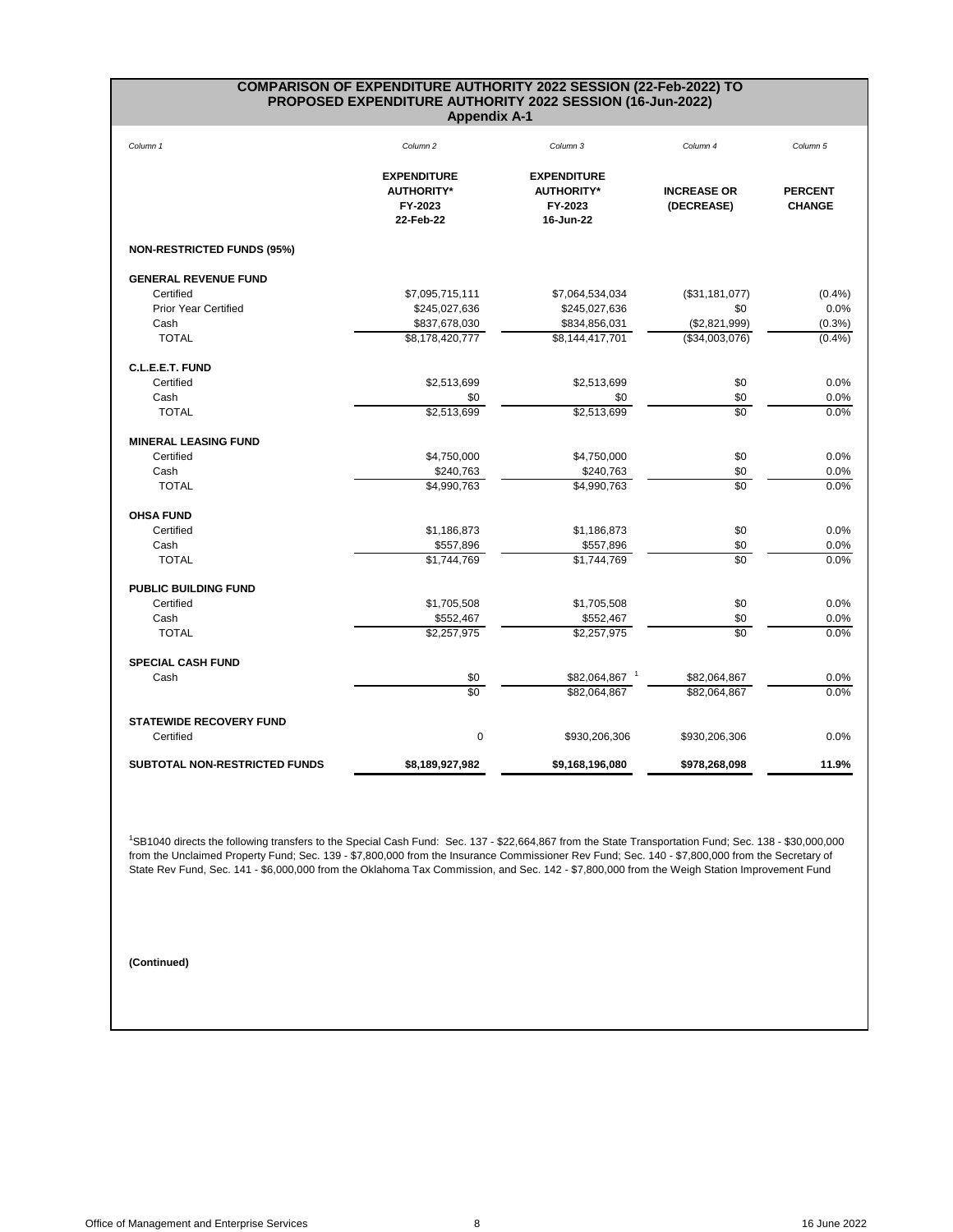## **COMPARISON OF EXPENDITURE AUTHORITY 2022 SESSION (22-Feb-2022) TO PROPOSED EXPENDITURE AUTHORITY 2022 SESSION (16-Jun-2022)**

**Appendix A-1 (Continued)**

| Column 1                                                              | Column <sub>2</sub>                                             | Column 3                                                        | Column 4                         | Column 5                        |
|-----------------------------------------------------------------------|-----------------------------------------------------------------|-----------------------------------------------------------------|----------------------------------|---------------------------------|
|                                                                       | <b>EXPENDITURE</b><br><b>AUTHORITY*</b><br>FY-2023<br>22-Feb-22 | <b>EXPENDITURE</b><br><b>AUTHORITY*</b><br>FY-2023<br>16-Jun-22 | <b>INCREASE OR</b><br>(DECREASE) | <b>PERCENT</b><br><b>CHANGE</b> |
| <b>RESTRICTED FUNDS</b>                                               |                                                                 |                                                                 |                                  |                                 |
| <b>COMMISSION OF THE LAND OFFICE FUND</b>                             |                                                                 |                                                                 |                                  |                                 |
| Certified                                                             | \$9,603,286                                                     | \$9,603,286                                                     | \$0                              | 0.0%                            |
| <b>Prior Year Certified</b>                                           | \$0                                                             | \$0                                                             | \$0                              | 0.0%                            |
| Cash<br><b>TOTAL</b>                                                  | \$35,115                                                        | \$35,115                                                        | \$0                              | 0.0%                            |
| OK EDUCATION LOTTERY TRUST FUND                                       | $\overline{$9,638,401}$                                         | $\overline{$9,638,401}$                                         | $\sqrt{6}$                       | 0.0%                            |
| Certified                                                             | \$57,000,000                                                    | \$57,000,000                                                    | \$0                              | 0.0%                            |
| Cash                                                                  | \$27,535,983                                                    | \$27,535,983                                                    | \$0                              | $0.0\%$                         |
| <b>TOTAL</b>                                                          | \$84,535,983                                                    | \$84,535,983                                                    | $\sqrt{6}$                       | 0.0%                            |
| <b>STATE PUBLIC SAFETY FUND</b>                                       |                                                                 |                                                                 |                                  |                                 |
| Certified                                                             | \$19,987,055                                                    | \$19,987,055                                                    | \$0                              | 0.0%                            |
| Cash<br><b>TOTAL</b>                                                  | \$0<br>\$19,987,055                                             | \$0<br>\$19,987,055                                             | \$0<br>\$0                       | 0.0%<br>0.0%                    |
| <b>HEALTH CARE ENHANCEMENT FUND</b>                                   |                                                                 |                                                                 |                                  |                                 |
| Certified                                                             | \$148,825,100                                                   | \$148,825,100                                                   | \$0                              | 0.0%                            |
| Cash                                                                  | \$14,362,576                                                    | \$14,362,576                                                    | \$0                              | 0.0%                            |
| <b>TOTAL</b>                                                          | \$163,187,676                                                   | \$163,187,676                                                   | \$0                              | 0.0%                            |
| ALCOHOLIC BEVERAGE CONTROL FUND<br>Certified                          | \$13,477,750                                                    | \$13,477,750                                                    | \$0                              | 0.0%                            |
| Cash                                                                  | \$1,792,158                                                     | \$1,792,158                                                     | \$0                              | 0.0%                            |
| <b>TOTAL</b>                                                          | \$15,269,908                                                    | \$15,269,908                                                    | $\sqrt{6}$                       | 0.0%                            |
| OKLAHOMA PENSION IMPROVEMENT REV FUND                                 |                                                                 |                                                                 |                                  |                                 |
| Certified                                                             | \$141,968                                                       | \$141,968                                                       |                                  |                                 |
| Cash                                                                  | \$175,495                                                       | \$175,495                                                       | \$0                              | 0.0%                            |
| <b>TOTAL</b>                                                          | \$317,463                                                       | \$317,463                                                       | \$0<br>\$0                       | 0.0%                            |
|                                                                       |                                                                 |                                                                 |                                  | 0.0%                            |
| <b>SUBTOTAL RESTRICTED FUNDS</b>                                      | \$292,936,485                                                   | \$292,936,485                                                   | \$0                              | $0.0\%$                         |
| <b>TOTAL-RESTRICTED &amp; NON-RESTRICTED</b>                          | \$8,482,864,468                                                 | \$9,461,132,565                                                 | \$978,268,097                    | 11.5%                           |
| <b>COMMON ED. TECH FUND</b>                                           |                                                                 |                                                                 |                                  |                                 |
| <b>Revolving Fund Estimate</b><br>OK. STUDENT AID FUND                | \$47,025,701                                                    | \$47,025,701                                                    | \$0                              | 0.0%                            |
| Revolving Fund Estimate<br>HIGHER ED. CAPITAL FUND                    | \$47,025,701                                                    | \$47,025,701                                                    | \$0                              | 0.0%                            |
| <b>Revolving Fund Estimate</b>                                        | \$47,025,701                                                    | \$47,025,701                                                    | \$0                              | 0.0%                            |
| <b>1017 FUND</b>                                                      |                                                                 |                                                                 |                                  |                                 |
| <b>Revolving Fund Estimate</b><br><b>TOBACCO SETTLEMENT FUND</b>      | \$910,770,550                                                   | \$909,342,945                                                   | (\$1,427,605)                    | (0.2%)                          |
| Revolving Fund Estimate<br><b>STATE JUDICIAL REVOLVING FUND</b>       | \$12,572,152                                                    | \$12,572,152                                                    | \$0                              | 0.0%                            |
| <b>Revolving Fund Estimate</b><br><b>STATE TRANSPORTATION FUND</b>    | \$23,097,008                                                    | \$23,097,008                                                    | \$0                              | 0.0%                            |
| <b>Revolving Fund Estimate</b><br><b>ROADS Fund</b>                   | \$216,543,366                                                   | \$216,543,366                                                   | \$0                              | 0.0%                            |
| Revolving Fund Estimate                                               | \$590,000,000                                                   | \$590,000,000                                                   | \$0                              | 0.0%                            |
| <b>TRS</b><br><b>Dedicated Revenues</b>                               | 0.00                                                            | \$401,291,331                                                   | \$401,291,331                    | 0.0%                            |
| <b>TOTAL</b>                                                          | \$10,376,924,647                                                | \$11,755,056,470                                                | \$1,378,131,823                  | 13.3%                           |
|                                                                       |                                                                 |                                                                 |                                  |                                 |
| **ADDITIONAL BUDGETARY AUTHORIZATIONS:                                |                                                                 |                                                                 |                                  |                                 |
| <b>Cash Flow Reserve Fund</b><br>Agency Revolving Fund Authorizations | \$114,665,239<br>\$0                                            | \$114,665,239<br>\$0                                            | \$0<br>\$0                       | 0.0%<br>0.0%                    |
| <b>Additional Revolving Fund Appropriations</b>                       | \$0                                                             | \$0                                                             | \$0                              | 0.0%                            |
| General Revenue Surplus Appropriation                                 | \$0                                                             | \$0                                                             | \$0                              | 0.0%                            |
| TOTAL AUTHORIZED BUDGET                                               | \$10,491,589,886                                                | \$11,869,721,709                                                | \$1,378,131,823                  | 13.1%                           |

\*Expenditure Authority represents the total amount that is available for the Legislature to spend.

\*\*Additional Budgetary Authorizations are those amounts, authorized by law, which do not affect the Certified Funds or specific Authorized funds reported for Board action. This section is provided for informational purposes and final budgetary comparison.

<sup>1</sup>\$2,017,579 appropriated from the Rate Preservation Fund tp the Department of Mental Helath and Substance Abuse Services; \$3,770,312 appropriated from the Rate Preservation Fund to DHS, \$24,400,658 appropriated from the Rate Preservation Fund to the Oklahoma Health Care Authority.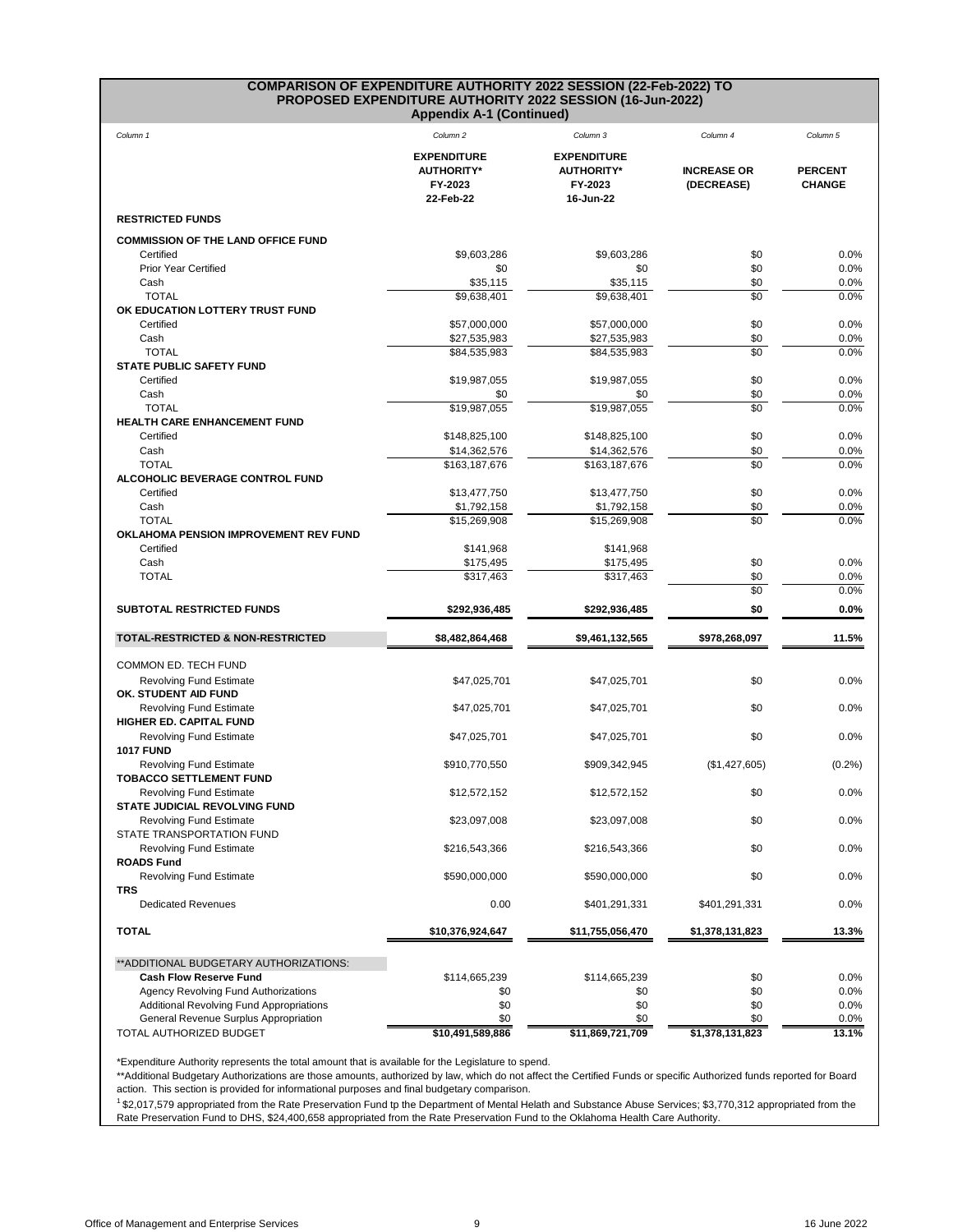<span id="page-11-0"></span>

| COMPARISON OF PROPOSED EXPENDITURE AUTHORITY 2022 SESSION (16-Jun-2022) TO<br>AUTHORIZED EXPENDITURES 2022 SESSION (16-Jun-2022), BY FUND<br><b>Appendix A-2</b> |                                                                                                        |                                                                                                   |                                                                         |                                             |  |
|------------------------------------------------------------------------------------------------------------------------------------------------------------------|--------------------------------------------------------------------------------------------------------|---------------------------------------------------------------------------------------------------|-------------------------------------------------------------------------|---------------------------------------------|--|
| Column 1                                                                                                                                                         | Column <sub>2</sub><br>FY-2023<br><b>EXPENDITURE</b><br><b>AUTHORITY*</b><br>2022 SESSION<br>16-Jun-22 | Column 3<br>FY-2023<br><b>LEGISLATIVE**</b><br><b>APPROPRIATIONS</b><br>2022 SESSION<br>16-Jun-22 | Column 4<br><b>UNENCUMBERED/</b><br><b>UNSPENT</b><br><b>DIFFERENCE</b> | Column 5<br><b>PERCENT</b><br><b>CHANGE</b> |  |
| <b>NON-RESTRICTED FUNDS</b>                                                                                                                                      |                                                                                                        |                                                                                                   |                                                                         |                                             |  |
| <b>GENERAL REVENUE FUND</b>                                                                                                                                      |                                                                                                        |                                                                                                   |                                                                         |                                             |  |
| Certified                                                                                                                                                        | \$7,064,534,034                                                                                        | \$6,871,511,961                                                                                   | (\$193,022,073)                                                         | (2.7%)                                      |  |
| <b>Prior Year Certified</b>                                                                                                                                      | \$245,027,636                                                                                          | \$245,027,636                                                                                     | \$0                                                                     | 0.0%                                        |  |
| Cash                                                                                                                                                             | \$834,856,031                                                                                          | \$456,515,976                                                                                     | (\$378,340,055)                                                         | (45.3%)                                     |  |
| <b>TOTAL</b>                                                                                                                                                     | \$8,144,417,701                                                                                        | \$7,573,055,573                                                                                   | (\$571,362,128)                                                         | $(7.0\%)$                                   |  |
| C.L.E.E.T. FUND                                                                                                                                                  |                                                                                                        |                                                                                                   |                                                                         |                                             |  |
| Certified                                                                                                                                                        | \$2,513,699                                                                                            | \$2,513,699                                                                                       | \$0                                                                     | 0.0%                                        |  |
| Cash                                                                                                                                                             | \$0                                                                                                    | \$0                                                                                               | \$0                                                                     | 0.0%                                        |  |
| <b>TOTAL</b>                                                                                                                                                     | \$2,513,699                                                                                            | \$2,513,699                                                                                       | \$0                                                                     | 0.0%                                        |  |
| <b>MINERAL LEASING FUND</b>                                                                                                                                      |                                                                                                        |                                                                                                   |                                                                         |                                             |  |
| Certified                                                                                                                                                        | \$4,750,000                                                                                            | \$4,750,000                                                                                       | \$0                                                                     | 0.0%                                        |  |
| Cash                                                                                                                                                             | \$240,763                                                                                              | \$240,763                                                                                         | \$0                                                                     | 0.0%                                        |  |
| <b>TOTAL</b>                                                                                                                                                     | \$4,990,763                                                                                            | \$4,990,763                                                                                       | \$0                                                                     | 0.0%                                        |  |
| <b>OHSA FUND</b>                                                                                                                                                 |                                                                                                        |                                                                                                   |                                                                         |                                             |  |
| Certified                                                                                                                                                        | \$1,186,873                                                                                            | \$1,186,873                                                                                       | \$0                                                                     | 0.0%                                        |  |
| Cash                                                                                                                                                             | \$557,896                                                                                              | \$557,896                                                                                         | \$0                                                                     | $0.0\%$                                     |  |
| <b>TOTAL</b>                                                                                                                                                     | \$1,744,769                                                                                            | \$1,744,769                                                                                       | \$0                                                                     | 0.0%                                        |  |
| <b>PUBLIC BUILDING FUND</b>                                                                                                                                      |                                                                                                        |                                                                                                   |                                                                         |                                             |  |
| Certified                                                                                                                                                        | \$1,705,508                                                                                            | \$1,705,508                                                                                       | \$0                                                                     | 0.0%                                        |  |
| Cash                                                                                                                                                             | \$552,467                                                                                              | \$552,467                                                                                         | \$0                                                                     | 0.0%                                        |  |
| <b>TOTAL</b>                                                                                                                                                     | \$2,257,975                                                                                            | \$2,257,975                                                                                       | $\sqrt{6}$                                                              | 0.0%                                        |  |
| <b>SPECIAL CASH FUND</b>                                                                                                                                         |                                                                                                        |                                                                                                   |                                                                         |                                             |  |
| Cash                                                                                                                                                             | \$82,064,867                                                                                           | \$82,064,867 1                                                                                    | \$0                                                                     | 0.0%                                        |  |
| <b>TOTAL</b>                                                                                                                                                     | \$82,064,867                                                                                           | \$82,064,867                                                                                      | \$0                                                                     | 0.0%                                        |  |
| <b>STATEWIDE RECOVERY FUND</b>                                                                                                                                   |                                                                                                        |                                                                                                   |                                                                         |                                             |  |
| Certified                                                                                                                                                        | \$930,206,306                                                                                          | $$140,046,527$ <sup>2</sup>                                                                       | (\$790, 159, 779)                                                       | $(84.9\%)$                                  |  |
| <b>SUBTOTAL NON-RESTRICTED FUNDS</b>                                                                                                                             | \$9,168,196,080                                                                                        | \$7,806,674,173                                                                                   | (\$1,361,521,907)                                                       | (14.9%)                                     |  |

<sup>1</sup>SB1040 directs the following transfers to the Special Cash Fund: Sec. 137 - \$22,664,867 from the State Transportation Fund; Sec. 138 - \$30,000,000 from the Unclaimed Property Fund; Sec. 139 - \$7,800,000 from the Insurance Commissioner Rev Fund; Sec. 140 - \$7,800,000 from the Secretary of State Rev Fund, Sec. 141 - \$6,000,000 from the Oklahoma Tax Commission, and Sec. 142 - \$7,800,000 from the Weigh Station Improvement Fund <sup>2</sup>Regular session appropriations only, HB1123 - \$2,365,038, SB429 - \$75,000,000, HB1123 - \$7,500,000, SB1458 - 55,181,459. 2022 Second Extraordinary Special Session 2 is currently underway to address additional appropriations.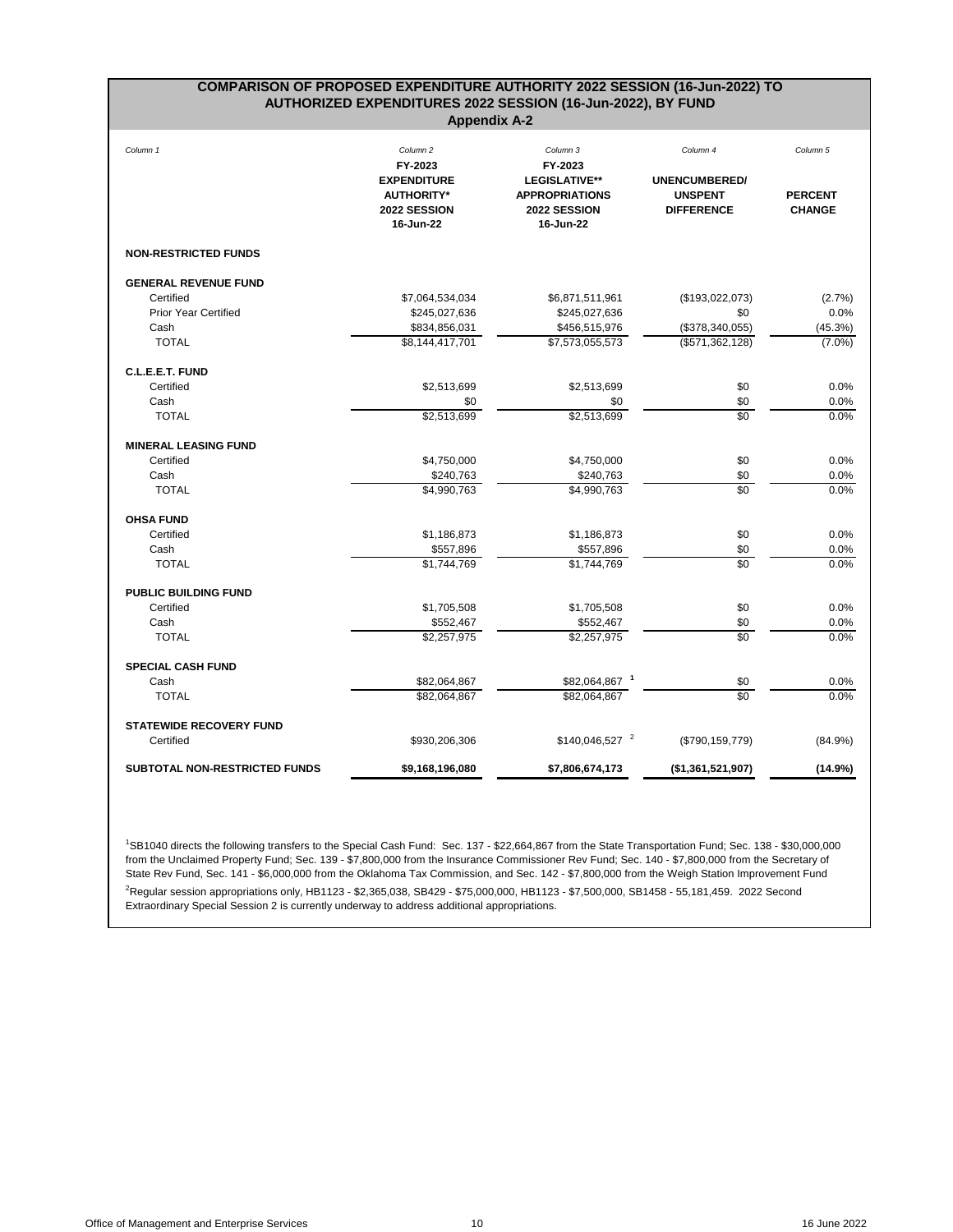# **COMPARISON OF PROPOSED EXPENDITURE AUTHORITY 2022 SESSION (16-Jun-2022) TO AUTHORIZED EXPENDITURES 2022 SESSION (16-Jun-2022), BY FUND**

|                                                                                          | <b>Appendix A-2 (Continued)</b>                      |                                                    |                                     |                                 |
|------------------------------------------------------------------------------------------|------------------------------------------------------|----------------------------------------------------|-------------------------------------|---------------------------------|
| Column 1                                                                                 | Column <sub>2</sub><br>FY-2023<br><b>EXPENDITURE</b> | Column 3<br>FY-2023<br>LEGISLATIVE**               | Column 4<br><b>UNENCUMBERED/</b>    | Column 5                        |
|                                                                                          | <b>AUTHORITY*</b><br>2022 SESSION<br>16-Jun-22       | <b>APPROPRIATIONS</b><br>2022 SESSION<br>16-Jun-22 | <b>UNSPENT</b><br><b>DIFFERENCE</b> | <b>PERCENT</b><br><b>CHANGE</b> |
| <b>RESTRICTED FUNDS</b>                                                                  |                                                      |                                                    |                                     |                                 |
| <b>COMMISSION OF THE LAND OFFICE FUND</b>                                                |                                                      |                                                    |                                     |                                 |
| Certified                                                                                | \$9,603,286                                          | \$6,703,421                                        | (\$2,899,865)                       | $(30.2\%)$                      |
| <b>Prior Year Certified</b><br>Cash                                                      | \$0<br>\$35,115                                      | \$0<br>\$0                                         | \$0<br>(\$35,115)                   | 0.0%<br>$(100.0\%)$             |
| <b>TOTAL</b>                                                                             | $\overline{39,638,401}$                              | \$6,703,421                                        | (\$2,934,980)                       | (30.5%)                         |
| OK EDUCATION LOTTERY TRUST FUND                                                          |                                                      |                                                    |                                     |                                 |
| Certified                                                                                | \$57,000,000                                         | \$57,000,000                                       | \$0                                 | 0.0%                            |
| Cash<br><b>TOTAL</b>                                                                     | \$27,535,983<br>\$84,535,983                         | \$27,535,983<br>\$84,535,983                       | \$0<br>\$0                          | 0.0%<br>0.0%                    |
| <b>STATE PUBLIC SAFETY FUND</b>                                                          |                                                      |                                                    |                                     |                                 |
| Certified                                                                                | \$19,987,055                                         | \$19,987,055                                       | \$0                                 | 0.0%                            |
| Cash                                                                                     | \$0                                                  | \$0                                                | \$0                                 | 0.0%                            |
| <b>TOTAL</b><br><b>HEALTH CARE ENHANCEMENT FUND</b>                                      | \$19,987,055                                         | \$19,987,055                                       | \$0                                 | 0.0%                            |
| Certified                                                                                | \$148,825,100                                        | \$148,825,100                                      | \$0                                 | $0.0\%$                         |
| Cash                                                                                     | \$14,362,576                                         | \$14,362,576                                       | \$0                                 | 0.0%                            |
| <b>TOTAL</b><br><b>ALCOHOLIC BEVERAGE CONTROL FUND</b>                                   | \$163,187,676                                        | \$163,187,676                                      | $\overline{30}$                     | 0.0%                            |
| Certified                                                                                | \$13,477,750                                         | \$13,477,750                                       | \$0                                 | 0.0%                            |
| Cash                                                                                     | \$1,792,158                                          | \$1,792,158                                        | \$0                                 | 0.0%                            |
| <b>TOTAL</b>                                                                             | \$15,269,908                                         | \$15,269,908                                       | $\overline{30}$                     | 0.0%                            |
| <b>OKLAHOMA PENSION IMPROVEMENT REV FUND</b>                                             |                                                      |                                                    |                                     |                                 |
| Certified<br>Cash                                                                        | \$141,968<br>\$175,495                               | \$0<br>\$0                                         | (\$141,968)<br>(\$175,495)          | $(100.0\%)$<br>$(100.0\%)$      |
| <b>TOTAL</b>                                                                             | \$317,463                                            | $\overline{50}$                                    | $($ \$317,463)                      | $(100.0\%)$                     |
| <b>SUBTOTAL RESTRICTED FUNDS</b>                                                         | \$292,936,485                                        | \$289,684,043                                      | (\$3,252,442)                       | (1.1%)                          |
| <b>TOTAL-RESTRICTED &amp; NON-RESTRICTED</b>                                             | \$9,461,132,565                                      | \$8,096,358,216                                    | (\$1,364,774,349)                   | $(14.4\%)$                      |
|                                                                                          |                                                      |                                                    |                                     |                                 |
| <b>COMMON ED. TECH FUND</b><br><b>Revolving Fund Estimate</b><br>OK. STUDENT AID FUND    | \$47,025,701                                         | \$47,025,701                                       | \$0                                 | 0.0%                            |
| <b>Revolving Fund Estimate</b><br><b>HIGHER ED. CAPITAL FUND</b>                         | \$47,025,701                                         | \$47,025,701                                       | \$0                                 | $0.0\%$                         |
| <b>Revolving Fund Estimate</b><br><b>1017 FUND</b>                                       | \$47,025,701                                         | \$47,025,701                                       | \$0                                 | 0.0%                            |
| <b>Revolving Fund Estimate</b><br><b>TOBACCO SETTLEMENT FUND</b>                         | \$909,342,945                                        | \$890,120,375                                      | (\$19,222,570)                      | $(2.1\%)$                       |
| <b>Revolving Fund Estimate</b><br><b>STATE JUDICIAL REVOLVING FUND</b>                   | \$12,572,152                                         | \$12,572,152                                       | \$0                                 | 0.0%                            |
| <b>Revolving Fund Estimate</b><br><b>STATE TRANSPORTATION FUND</b>                       | \$23,097,008                                         | \$23,097,008                                       | \$0                                 | 0.0%                            |
| <b>Revolving Fund Estimate</b><br><b>ROADS Fund</b>                                      | \$216,543,366                                        | \$193,878,499                                      | (\$22,664,867)                      | $(10.5\%)$                      |
| <b>Revolving Fund Estimate</b><br><b>TRS Dedicated Revolving Fund</b>                    | \$590,000,000                                        | \$590,000,000                                      | \$0                                 | 0.0%                            |
| <b>Revolving Fund Estimate</b>                                                           | \$401,291,331                                        | \$401,906,190                                      | \$614,859                           | 0.2%                            |
| <b>TOTAL</b>                                                                             | \$11,755,056,470                                     | \$10,349,009,543                                   | (\$1,406,046,927)                   | $(12.0\%)$                      |
| *** ADDITIONAL BUDGETARY AUTHORIZATIONS:                                                 |                                                      |                                                    |                                     |                                 |
| Cash Flow Reserve Fund                                                                   | \$114,665,239                                        | \$114,665,239                                      | \$0                                 | 0.0%                            |
| <b>Constitutional Reserve Fund</b><br>Revenue Stabilization Fund                         | \$0<br>\$0                                           | \$0<br>\$0                                         | \$0<br>\$0                          | 0.0%<br>0.0%                    |
| <b>Total Reappropriations</b>                                                            | \$0                                                  | \$0                                                | \$0                                 | 0.0%                            |
| Agency Revolving Fund Authorizations                                                     | \$0                                                  | \$0                                                | \$0                                 | 0.0%                            |
| <b>Additional Revolving Fund Appropriations</b><br>General Revenue Surplus Appropriation | \$0<br>\$0                                           | \$30,188,549<br>\$452,992,364                      | \$30,188,549<br>\$452,992,364       | 0.0%<br>0.0%                    |
| TOTAL AUTHORIZED BUDGET                                                                  | \$11,869,721,709                                     | \$10,946,855,695                                   | (\$922,866,014)                     | (7.8%)                          |
|                                                                                          |                                                      |                                                    |                                     |                                 |

\*Expenditure Authority represents the total amount that is available for the Legislature to spend.

\*\*Legislative appropriations represent the total amount spent by the Legislature through appropriations and authorizations. 

\*\*\*Additional Budgetary Authorizations are those amounts, authorized by law, which do not affect the Certified Funds or specific Authorized funds reported for Board action. This section is provided for informational purposes and final budgetary comparison.

\*\*\*Appropriation to LEAD Fund HB4454. \$698,020,000 aum amount is \$452,992,364 from anticipated FY22 surplus and \$245,027,636 FY22 General Revenue prior certified funds.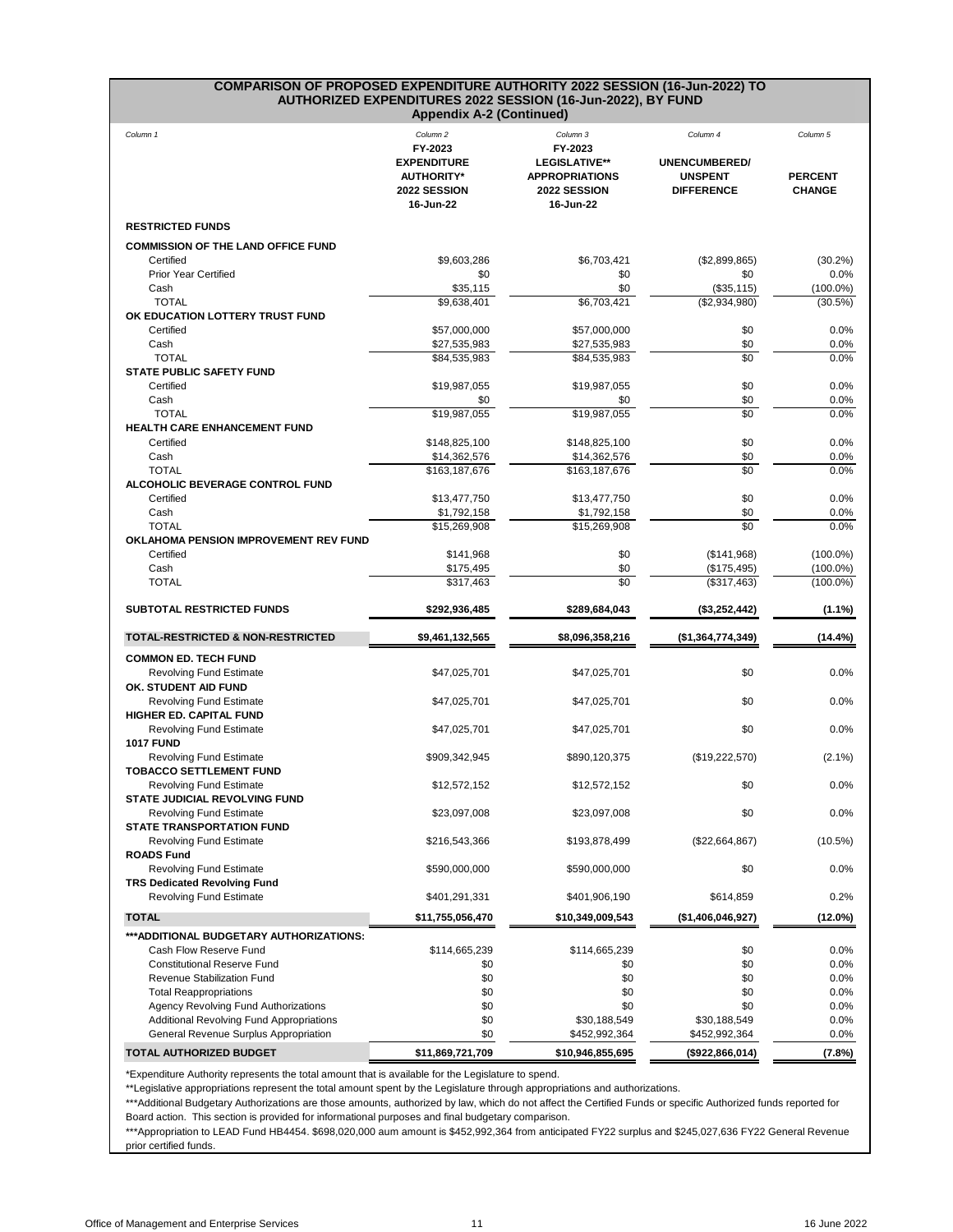### **COMPARISON OF AUTHORIZED EXPENDITURES FOR FY-2022 (21-June-2021) TO AUTHORIZED EXPENDITURES FOR FY-2023 (16-June-2022), BY FUND Appendix A-3**

<span id="page-13-0"></span>

| Column 1                       | Column <sub>2</sub>                                                  | Column 3                                                                      | Column 4                                  | Column <sub>5</sub>             |
|--------------------------------|----------------------------------------------------------------------|-------------------------------------------------------------------------------|-------------------------------------------|---------------------------------|
|                                | <b>LEGISLATIVE*</b><br><b>APPROPRIATIONS</b><br>21-Jun-21<br>FY-2022 | LEGISLATIVE*<br><b>APPROPRIATIONS</b><br>2021 SESSION<br>16-Jun-22<br>FY-2023 | <b>CHANGE IN</b><br><b>APPROPRIATIONS</b> | <b>PERCENT</b><br><b>CHANGE</b> |
| <b>NON-RESTRICTED FUNDS</b>    |                                                                      |                                                                               |                                           |                                 |
| <b>GENERAL REVENUE FUND</b>    |                                                                      |                                                                               |                                           |                                 |
| Certified                      | \$6,065,155,775                                                      | \$6,871,511,961                                                               | \$806,356,186                             | 13.3%                           |
| <b>Prior Year Certified</b>    | \$501,686,376                                                        | \$245,027,636                                                                 | (\$256,658,740)                           | (51.2%)                         |
| Cash                           | \$0                                                                  | \$456,515,976                                                                 | \$456,515,976                             | 0.0%                            |
| <b>TOTAL</b>                   | \$6,566,842,151                                                      | \$7,573,055,573                                                               | \$1,006,213,422                           | 15.3%                           |
| C.L.E.E.T. FUND                |                                                                      |                                                                               |                                           |                                 |
| Certified                      | \$2,510,658                                                          | \$2,513,699                                                                   | \$3,041                                   | 0.1%                            |
| Cash                           | \$19,488                                                             | \$0                                                                           | (\$19,488)                                | $(100.0\%)$                     |
| <b>TOTAL</b>                   | \$2,530,146                                                          | \$2,513,699                                                                   | (\$16,447)                                | (0.7%)                          |
| <b>MINERAL LEASING FUND</b>    |                                                                      |                                                                               |                                           |                                 |
| Certified                      | \$5,225,000                                                          | \$4,750,000                                                                   | (\$475,000)                               | $(9.1\%)$                       |
| Cash                           | \$3,524,406                                                          | \$240,763                                                                     | (\$3,283,643)                             | $(93.2\%)$                      |
| <b>TOTAL</b>                   | \$8,749,406                                                          | \$4,990,763                                                                   | (\$3,758,643)                             | $(43.0\%)$                      |
| <b>OHSA FUND</b>               |                                                                      |                                                                               |                                           |                                 |
| Certified                      | \$902,500                                                            | \$1,186,873                                                                   | \$284,373                                 | 31.5%                           |
| Cash                           | \$282,698                                                            | \$557,896                                                                     | \$275,198                                 | 97.3%                           |
| <b>TOTAL</b>                   | \$1,185,198                                                          | \$1,744,769                                                                   | \$559,571                                 | 47.2%                           |
| PUBLIC BUILDING FUND           |                                                                      |                                                                               |                                           |                                 |
| Certified                      | \$1,598,917                                                          | \$1,705,508                                                                   | \$106,591                                 | 6.7%                            |
| Cash                           | \$522,776                                                            | \$552,467                                                                     | \$29,691                                  | 5.7%                            |
| <b>TOTAL</b>                   | \$2,121,693                                                          | \$2,257,975                                                                   | \$136,282                                 | 6.4%                            |
| <b>SPECIAL CASH FUND</b>       |                                                                      |                                                                               |                                           |                                 |
| Cash                           | \$57,315,210 1                                                       | \$82,064,867 <sup>2</sup>                                                     | \$24,749,657                              | 43.2%                           |
|                                | \$57,315,210                                                         | \$82,064,867                                                                  | \$24,749,657                              | 43.2%                           |
| <b>STATEWIDE RECOVERY FUND</b> |                                                                      |                                                                               |                                           |                                 |
| Certified                      | \$0                                                                  | \$140,046,527 <sup>2</sup>                                                    | \$140,046,527                             | (93.3%)                         |
| SUBTOTAL NON-RESTRICTED FUNDS  | \$6,638,743,804                                                      | \$7,806,674,173                                                               | \$1,167,930,369                           | 17.6%                           |

<sup>1</sup>SB1040 directs the following transfers to the Special Cash Fund: Sec. 137 - \$22,664,867 from the State Transportation Fund; Sec. 138 - \$30,000,000 from the Unclaimed Property Fund; Sec. 139 - \$7,800,000 from the Insurance Commissioner Rev Fund; Sec. 140 - \$7,800,000 from the Secretary of State Rev Fund, Sec. 141 - \$6,000,000 from the Oklahoma Tax Commission, and Sec. 142 - \$7,800,000 from the Weigh Station Improvement Fund

<sup>2</sup>Regular session appropriations only, HB1123 - \$2,365,038, SB429 - \$75,000,000, HB1123 - \$7,500,000, SB1458 - 55,181,459. 2022 Second Extraordinary Special Session 2 is currently underway to address additional appropriations.

**(Continued)**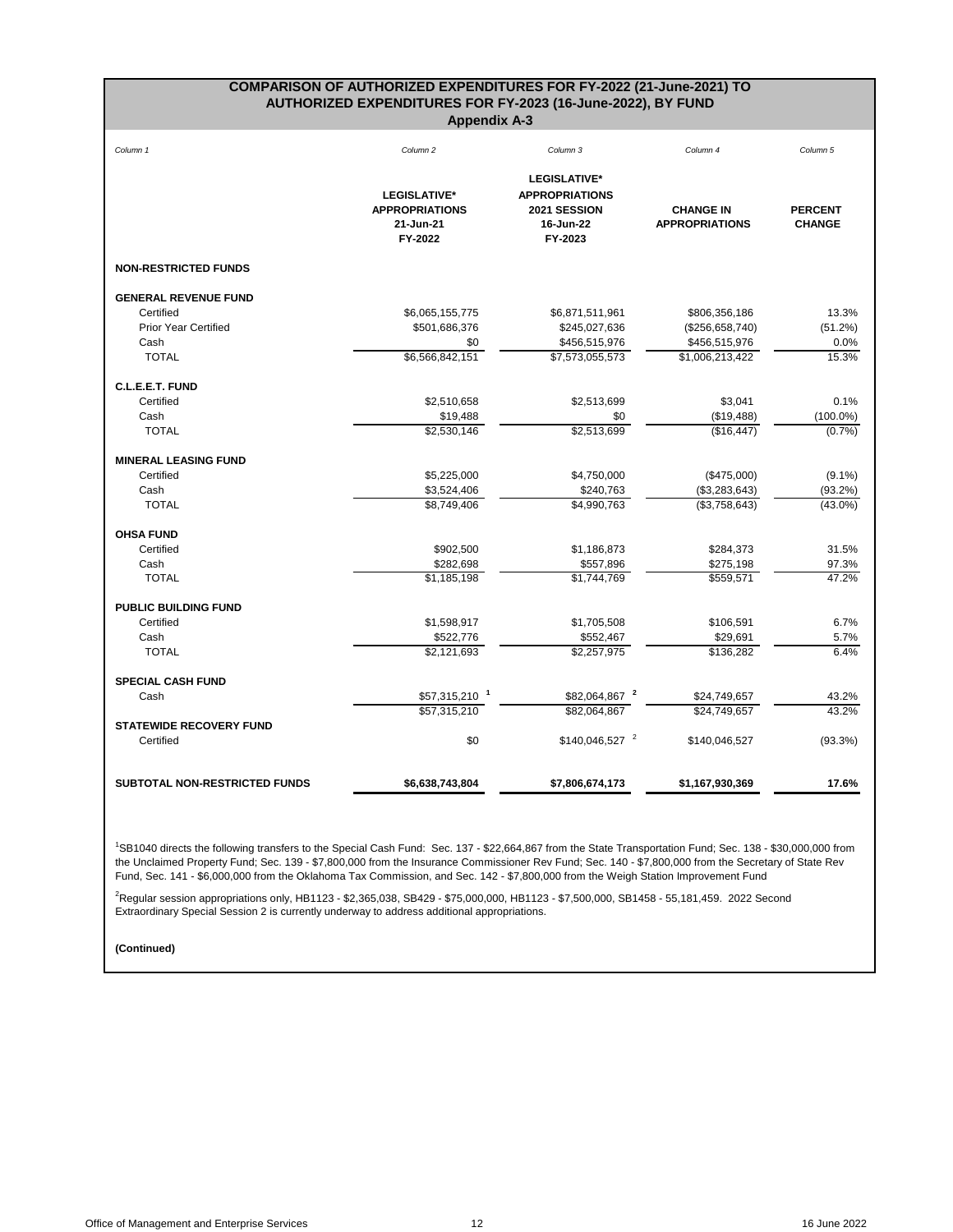#### **COMPARISON OF AUTHORIZED EXPENDITURES FOR FY-2021 (21-Jun-2021) TO AUTHORIZED EXPENDITURES FOR FY-2023 (16-Jun-2022), BY FUND Appendix A-3 (Continued)**

|                                                                       | <b>Appendix A-3 (Continued)</b>                                                             |                                                                                                  |                                                       |                                             |
|-----------------------------------------------------------------------|---------------------------------------------------------------------------------------------|--------------------------------------------------------------------------------------------------|-------------------------------------------------------|---------------------------------------------|
| Column 1                                                              | Column <sub>2</sub><br><b>LEGISLATIVE*</b><br><b>APPROPRIATIONS</b><br>21-Jun-21<br>FY-2022 | Column 3<br><b>LEGISLATIVE*</b><br><b>APPROPRIATIONS</b><br>2021 SESSION<br>16-Jun-22<br>FY-2023 | Column 4<br><b>CHANGE IN</b><br><b>APPROPRIATIONS</b> | Column 5<br><b>PERCENT</b><br><b>CHANGE</b> |
| <b>RESTRICTED FUNDS</b>                                               |                                                                                             |                                                                                                  |                                                       |                                             |
| <b>COMMISSION OF THE LAND OFFICE FUND</b>                             |                                                                                             |                                                                                                  |                                                       |                                             |
| Certified                                                             | \$8,379,276                                                                                 | \$6,703,421                                                                                      | (\$1,675,855)                                         | $(20.0\%)$                                  |
| <b>Prior Year Certified</b>                                           | \$0                                                                                         | \$0                                                                                              | \$0                                                   | 0.0%                                        |
| Cash                                                                  | \$0                                                                                         | \$0                                                                                              | \$0                                                   | 0.0%                                        |
| <b>TOTAL</b><br>OK EDUCATION LOTTERY TRUST FUND                       | \$8,379,276                                                                                 | \$6,703,421                                                                                      | (\$1,675,855)                                         | $(20.0\%)$                                  |
| Certified                                                             | \$57,950,000                                                                                | \$57,000,000                                                                                     | (\$950,000)                                           | $(1.6\%)$                                   |
| Cash                                                                  | \$18,607,982                                                                                | \$27,535,983                                                                                     | \$8,928,001                                           | 48.0%                                       |
| <b>TOTAL</b>                                                          | \$76,557,982                                                                                | \$84,535,983                                                                                     | \$7,978,001                                           | 10.4%                                       |
| <b>STATE PUBLIC SAFETY FUND</b>                                       |                                                                                             |                                                                                                  |                                                       |                                             |
| Certified                                                             | \$23,149,071                                                                                | \$19,987,055                                                                                     | (\$3,162,016)                                         | (13.7%)                                     |
| Cash<br><b>TOTAL</b>                                                  | \$1,528,399<br>\$24,677,470                                                                 | \$0<br>\$19,987,055                                                                              | (\$1,528,399)<br>(\$4,690,415)                        | $(100.0\%)$<br>$(19.0\%)$                   |
| <b>HEALTH CARE ENHANCEMENT FUND</b>                                   |                                                                                             |                                                                                                  |                                                       |                                             |
| Certified                                                             | \$147,611,950                                                                               | \$148,825,100                                                                                    | \$1,213,150                                           | 0.8%                                        |
| Cash                                                                  | \$14,186,333                                                                                | \$14,362,576                                                                                     | \$176,243                                             | 1.2%                                        |
| <b>TOTAL</b>                                                          | \$161,798,283                                                                               | \$163,187,676                                                                                    | \$1,389,393                                           | 0.9%                                        |
| <b>ALCOHOLIC BEVERAGE CONTROL FUND</b>                                |                                                                                             |                                                                                                  |                                                       |                                             |
| Certified                                                             | \$12,350,000                                                                                | \$13,477,750                                                                                     | \$1,127,750                                           | 9.1%                                        |
| Cash<br><b>TOTAL</b>                                                  | \$1,199,736<br>\$13,549,736                                                                 | \$1,792,158<br>\$15,269,908                                                                      | \$592,422<br>\$1,720,172                              | 49.4%<br>12.7%                              |
| OKLAHOMA PENSION IMPROVEMENT REV FUND                                 |                                                                                             |                                                                                                  |                                                       |                                             |
| Certified                                                             | \$0                                                                                         | \$0                                                                                              | \$0                                                   | 0.0%                                        |
| Cash                                                                  | \$0                                                                                         | \$0                                                                                              | \$0                                                   | 0.0%                                        |
| <b>TOTAL</b>                                                          | $\sqrt{6}$                                                                                  | $\overline{30}$                                                                                  | $\overline{30}$                                       | 0.0%                                        |
| <b>SUBTOTAL RESTRICTED FUNDS</b>                                      | \$284,962,747                                                                               | \$289,684,043                                                                                    | \$4,721,296                                           | 1.7%                                        |
| <b>TOTAL-RESTRICTED &amp; NON-RESTRICTED</b>                          | \$6,923,706,551                                                                             | \$8,096,358,216                                                                                  | \$1,172,651,665                                       | 16.9%                                       |
| <b>COMMON ED. TECH FUND</b>                                           |                                                                                             |                                                                                                  |                                                       |                                             |
| <b>Revolving Fund Estimate</b><br>OK. STUDENT AID FUND                | \$47,372,299                                                                                | \$47,025,701                                                                                     | $(\$346,598)$                                         | $(0.7\%)$                                   |
| <b>Revolving Fund Estimate</b><br>HIGHER ED. CAPITAL FUND             | \$47,372,299                                                                                | \$47,025,701                                                                                     | (\$346,598)                                           | (0.7%)                                      |
| <b>Revolving Fund Estimate</b><br><b>1017 FUND</b>                    | \$47,372,299                                                                                | \$47,025,701                                                                                     | (\$346,598)                                           | (0.7%                                       |
| <b>Revolving Fund Estimate</b><br><b>TOBACCO SETTLEMENT FUND</b>      | \$875,289,631                                                                               | \$890,120,375                                                                                    | \$14,830,744                                          | 1.7%                                        |
| <b>Revolving Fund Estimate</b><br>STATE JUDICIAL REVOLVING FUND       | \$13,684,375                                                                                | \$12,572,152                                                                                     | (\$1,112,223)                                         | $(8.1\%)$                                   |
| <b>Revolving Fund Estimate</b><br><b>STATE TRANSPORTATION FUND</b>    | \$20,000,000                                                                                | \$23,097,008                                                                                     | \$3,097,008                                           | 15.5%                                       |
| <b>Revolving Fund Estimate</b><br><b>ROADS Fund</b>                   | \$186,893,663                                                                               | \$193,878,499                                                                                    | \$6,984,836                                           | 3.7%                                        |
| <b>Revolving Fund Estimate</b><br><b>TRS Dedicated Revolving Fund</b> | \$575,000,000                                                                               | \$590,000,000                                                                                    | \$15,000,000                                          | 2.6%                                        |
| <b>Revolving Fund Estimate</b>                                        | \$0                                                                                         | \$401,906,190                                                                                    | \$401,906,190                                         | $0.0\%$                                     |
| <b>TOTAL</b>                                                          | \$8,736,691,117                                                                             | \$10,349,009,543                                                                                 | \$1,612,318,426                                       | 18.5%                                       |
| ** ADDITIONAL BUDGETARY AUTHORIZATIONS:                               |                                                                                             |                                                                                                  |                                                       |                                             |
| <b>Cash Flow Reserve Fund</b>                                         | \$<br>200,000,000                                                                           | \$114,665,239                                                                                    | (\$85,334,761)                                        | (42.7%)                                     |
| <b>Agency Revolving Fund Authorizations</b>                           | $$128,057,134$ <sup>1</sup>                                                                 | \$0                                                                                              | (\$128,057,134)                                       | $(100.0\%)$                                 |
| <b>Additional Revolving Fund Appropriations</b>                       | \$0                                                                                         | \$30,188,549 <sup>2</sup>                                                                        | \$30,188,549                                          | 0.0%                                        |
| <b>General Revenue Surplus Appropriation</b>                          | \$0                                                                                         | \$452,992,364                                                                                    | \$452,992,364                                         | 0.0%                                        |
| TOTAL AUTHORIZED BUDGET                                               | \$9,064,748,251                                                                             | \$10,946,855,695                                                                                 | \$1,882,107,444                                       | 20.8%                                       |

\*Legislative appropriations represent the total amount spent by the Legislature through appropriations and authorizations.

\*\*Additional Budgetary Authorizations are those amounts, authorized by law, which do not affect the Certified Funds or specific Authorized funds reported for Board action. This section is provided for informational purposes and final budgetary comparison.

<sup>1</sup> \$12,500,000 appropriated from Oklahoma Medical Marijuana Authority Revolving Fund; \$28,957,134 appropriated from the Opioid Lawsuit Settlement Fund; \$86,600,000 appropriated from the Master Teacher Program Fund.